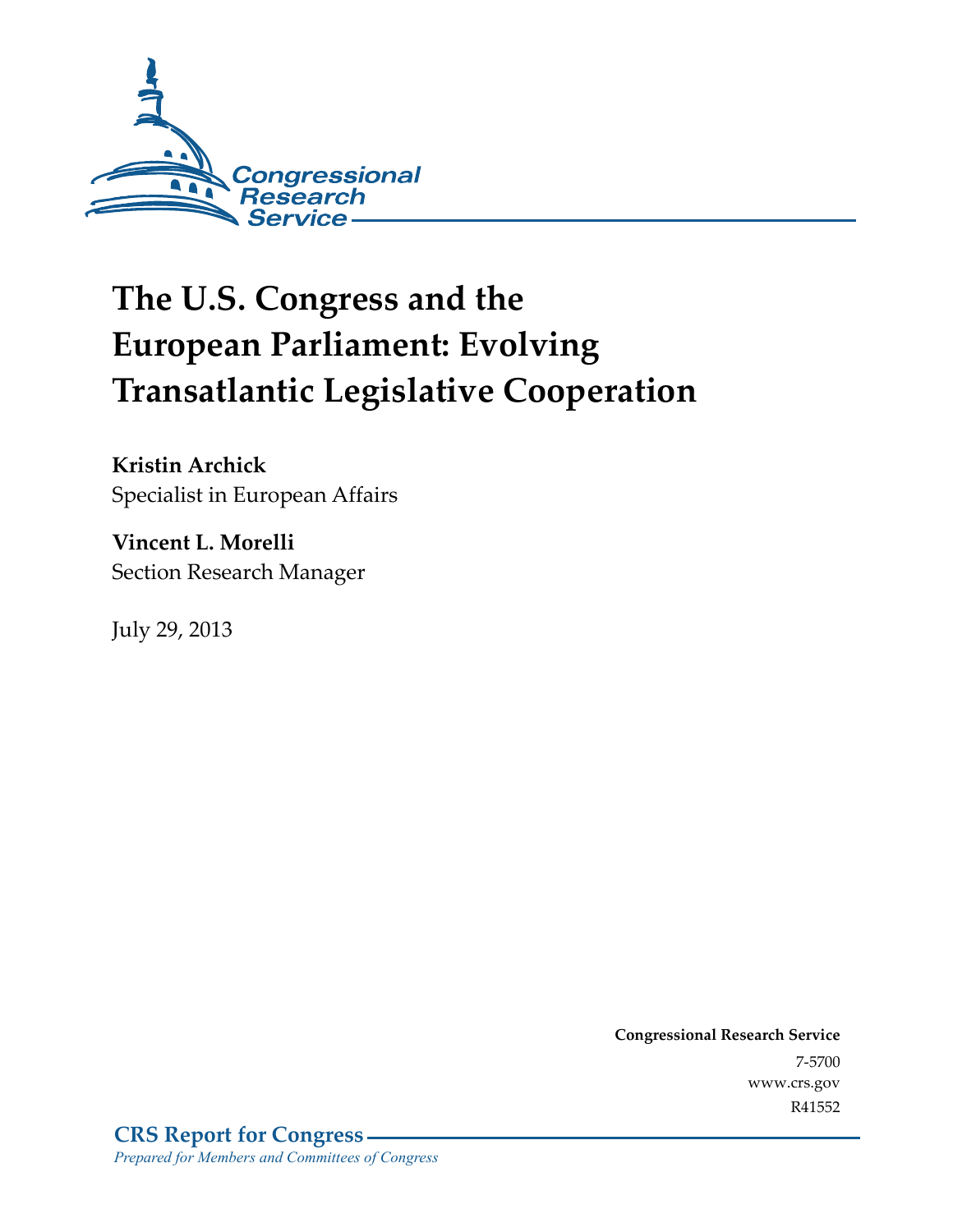### **Summary**

The United States and the European Union (EU) share an extensive, dynamic, and mutually beneficial political and economic partnership. A growing element of that relationship is the role that the U.S. Congress and the European Parliament (EP)—a key EU institution—have begun to play, including in areas ranging from foreign and economic policy to regulatory reform. Proponents of establishing closer relations between the U.S. Congress and the EP point to the Parliament's growing influence as a result of the EU's 2009 Lisbon Treaty which increased the relative power of the EP within the EU, and in some cases, with significant implications for U.S. interests. Consequently, some officials and experts on both sides of the Atlantic have asked whether it would be beneficial for Congress and the EP to strengthen institutional ties further and to explore the possibility of coordinating efforts to develop more complementary approaches to policies in areas of mutual interest.

The Transatlantic Legislators' Dialogue (TLD), the formal exchange between Congress (actually the House of Representatives) and the European Parliament, was launched in 1999, but semiannual meetings between Congress and the EP date back to 1972. The TLD's visibility, although still relatively low, increased following the 2007 decision to name it as an advisor to the Transatlantic Economic Council (TEC), which seeks to "advance the work of reducing or eliminating non-tariff barriers to transatlantic commerce and trade."

In response to the TLD's new TEC-related responsibilities, some Members of Congress suggested that there was a need for more contact between and cooperation with the EP, and raised questions with respect to how this might best be accomplished. For those Members and outside advocates of closer relations, questions surfaced about whether the TLD itself was organized in a way that would facilitate such relations, how the standing committees in both institutions might interact, and the role, if any, of the U.S. Senate. Since 2007, regular contacts between Congress and the Parliament, including at the committee level, have fluctuated in frequency. However, many observers note that the EP has been far out in front of Congress in pursuit of a stronger relationship mostly through the many EP delegations traveling to Washington to meet their counterparts. In 2010, a key event in the evolution of Congress-Parliament relations took place when the Parliament opened a liaison office (EPLO) in Washington. The EPLO was charged with keeping the EP better informed of legislative activity in Congress and vice-versa.

With the emergence of several key issues such as the Eurozone crisis, Iran's nuclear progress, the civil war in Syria, and the potential for a new, comprehensive U.S.-EU trade and investment agreement (known as the Transatlantic Trade and Investment Partnership, or TTIP), there may be some movement within Congress to increase contacts with the European Parliament. However, some point out that with the exception of a few Members with previous experience in the TLD, Congress as a whole is still seen at best as ambivalent to such efforts and has not demonstrated as much enthusiasm as the EP about forging closer relations.

This report provides background on the Congress–EP relationship and the role of the TLD. It also explores potential future options that could be considered during the  $113<sup>th</sup>$  Congress should an effort to strengthen ties between the two bodies gain more momentum. For additional information, see CRS Report RS21998, *The European Parliament*, by Kristin Archick.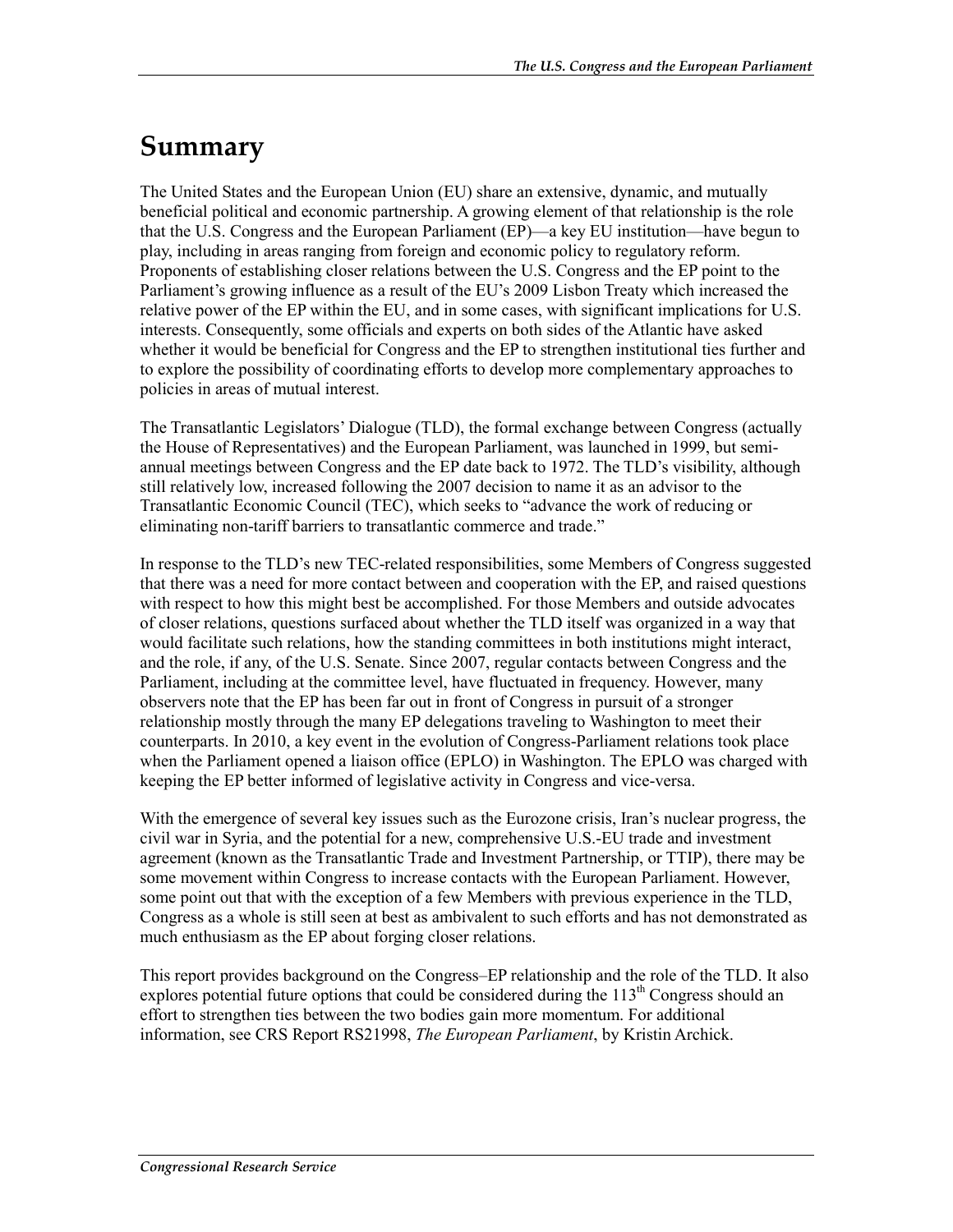## **Contents**

| 2. Develop Closer TLD Coordination with the Standing Committees and Promote             |  |
|-----------------------------------------------------------------------------------------|--|
|                                                                                         |  |
| 3. Utilize European Parliament Liaison Staff Deployed to Washington 21                  |  |
|                                                                                         |  |
|                                                                                         |  |
|                                                                                         |  |
|                                                                                         |  |
|                                                                                         |  |
| Appendix. Comparison of Committees in the European Parliament and the U.S. Congress  26 |  |

#### **Tables**

|--|--|--|

#### **Contacts**

|--|--|--|--|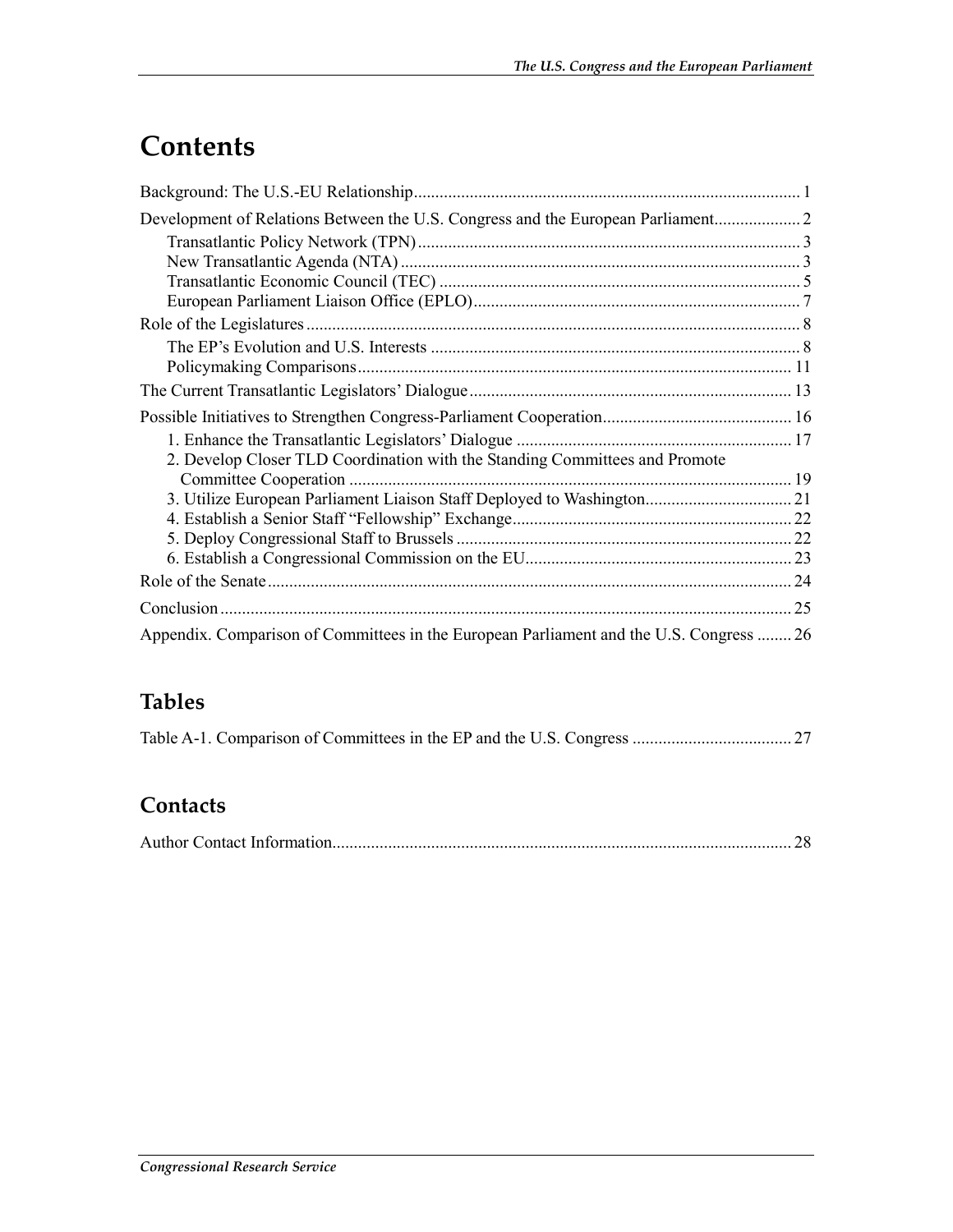### **Background: The U.S.-EU Relationship**

The United States Congress and successive U.S. administrations have long supported the European Union (EU) as a way to advance democracy and strong economic partners in Europe. The current 28-member EU is the latest stage in a process of European integration begun in the 1950s to promote lasting peace and prosperity on the European continent.<sup>1</sup> During the Cold War, the United States viewed this European integration project as central to deterring the Soviet threat by securing free markets and engendering political stability in Europe.

Despite the end of the Cold War more than two decades ago and the recent talk of a "Pacific rebalance" in United States foreign policy, many observers assert that the security and prosperity of the United States and Europe remain inextricably linked. In addition to a number of common foreign policy concerns, the United States and the EU both face a set of new challenges—ranging from countering terrorism and weapons proliferation to addressing cyber-security and on-line piracy to managing economic downturns and promoting job creation—and have few other comparable partners with whom they share such similar interests and values. Proponents of close U.S.-EU ties argue that neither side can adequately address the diverse array of global concerns alone, and that the United States and the EU have a proven track record of working together. For example, the two sides have collaborated to promote security in the Balkans and Afghanistan, have intensified law enforcement cooperation since the 2001 terrorist attacks on the United States, and have worked closely to manage and contain Iran's nuclear ambitions. Past U.S.-EU cooperation has also been critical in making the world trading system more open and efficient.

Furthermore, the United States and the EU share a huge, mutually beneficial, and increasingly interdependent trade and investment relationship. Despite the global economic downturn and the recent Eurozone crisis, the combined U.S. and EU economies account for over 50% of global gross domestic product and roughly 25% of global exports and 31% of global imports. According to one recent study, the transatlantic economy generates over \$5 trillion in commercial sales a year and employs up to 15 million workers on both sides of the Atlantic. Of particular importance is the fact that U.S. and European companies are the biggest investors in each other's economies and the United States and Europe remain each other's most profitable markets.<sup>2</sup>

At times, however, the U.S.-EU relationship has been challenged by various foreign policy and trade conflicts. U.S.-EU relations reached a historic low in 2003 over the U.S.-led invasion of Iraq, which some EU member states supported and others strongly opposed. In the aftermath of that crisis, the United States sought to improve relations and emphasize areas of partnership with the EU. U.S.-EU tensions on several key issues, such as Iran and the Israeli-Palestinian conflict, have since dissipated significantly. Although U.S.-EU differences persist in other areas (data privacy and climate change for example), as do a few lingering U.S.-EU trade disputes (such as those related to aircraft subsidies and bioengineered food products), some observers assert that U.S.-EU relations have largely been characterized by a renewed sense of cooperation over the last several years.

<sup>1</sup> <sup>1</sup> The 28 members of the EU are Austria, Belgium, Bulgaria, Croatia, Cyprus, the Czech Republic, Denmark, Estonia, Finland, France, Germany, Greece, Hungary, Ireland, Italy, Latvia, Lithuania, Luxembourg, Malta, the Netherlands, Poland, Portugal, Romania, Slovakia, Slovenia, Spain, Sweden, and the United Kingdom.

<sup>2</sup> Daniel S. Hamilton and Joseph P. Quinlan, *The Transatlantic Economy 2013: Annual Survey of Jobs, Trade, and Investment between the United States and Europe*, Center for Transatlantic Relations, 2013.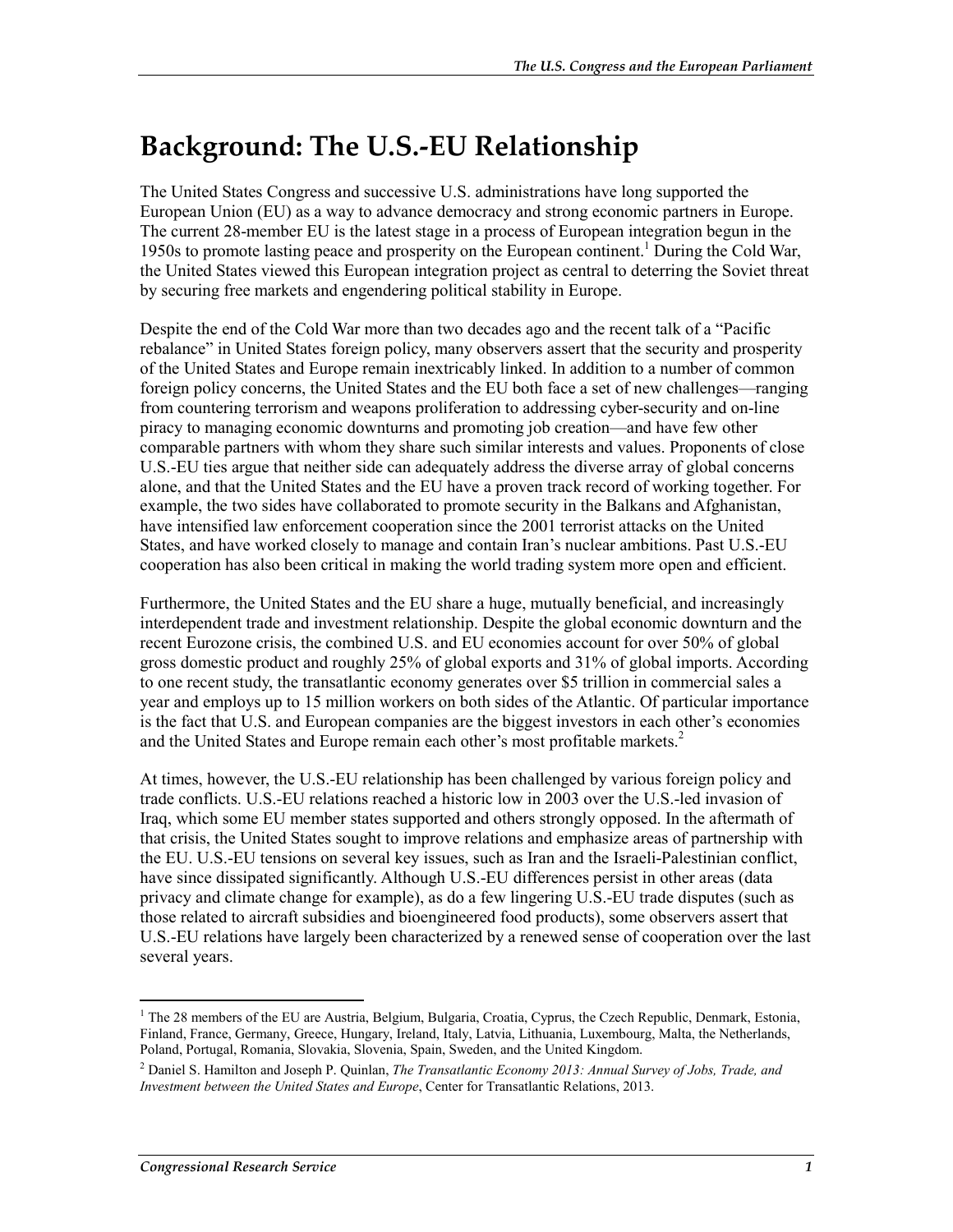Most recently, this cooperative spirit has taken on more of a dynamic in the areas of trade and economic policy. In 2011, the United States and the EU created a joint High Level Working Group (HLWG) on Jobs and Growth to consider ways to increase U.S.-EU trade and investment and reduce regulatory barriers. In February 2013, the HLWG released its final report outlining ways in which the transatlantic economy can be strengthened and expanded. As expected, the HLWG recommended that the United States and the EU pursue a comprehensive trade and economic agreement. In his 2013 State of the Union speech, President Obama announced that the United States and the EU would launch negotiations on an ambitious, high-standard Transatlantic Trade and Investment Partnership (TTIP), as called for by the HLWG. TTIP negotiations began in July 2013. Many Members of Congress appear to support this initiative in principle, although analysts expect negotiations to be challenging in some areas, including regulatory issues and intellectual property rights.

### **Development of Relations Between the U.S. Congress and the European Parliament**

In light of both the possible benefits of and challenges to greater U.S.-EU cooperation on a wide array of common political and economic issues, some Members of Congress and their counterparts in the European Parliament (EP) have long expressed interest in strengthening institutional ties and exploring greater cooperation in areas of mutual interest. The EP is a key institution of the European Union and the only one that is directly elected. (For more information on the EP, see the text box in "Role of the Legislatures" below.)

Relations between the U.S. House of Representatives and the European Parliament can be traced back to 1972, when a group of Members of the House, led by former Representative Sam Gibbons of the House Ways and Means Committee, traveled to Brussels for the express purpose of meeting and exchanging views with the EP. At the time, Congress viewed the then-European Community (the precursor to the modern day EU) mostly as an economic entity with the ability to negotiate trade agreements, but the EP was an institution with limited visibility and authority. The first congressional visits to Brussels were arranged by Members of the Ways and Means Committee who were interested in issues such as agriculture subsidies, steel tariffs, anti-dumping initiatives, and general trade-related areas. These initial parliamentary contacts, which only involved the House, became known as the United States-European Community Interparliamentary Group. Members of the House and Members of the European Parliament (MEPs) soon began meeting twice a year, once in the United States and once in Europe.

Given the evolving nature of the transatlantic relationship, and the changes taking place within Europe itself, the purpose and focus of the Congress-EP interparliamentary exchange gradually turned more to a foreign policy agenda dedicated to issues involving the Cold War and the development of the European integration project. By the mid-1980s, the responsibility for arranging the U.S.-EP meetings in the Congress shifted to the House Foreign Affairs Committee. As historic political events in Europe began to unfold in the late 1980s, the relevance and importance of the Congress-EP exchange began to increase under the leadership of former Representatives Lee Hamilton, Tom Lantos, and Benjamin Gilman, who were strong supporters of close U.S.-European relations. These Members, along with a handful of others, focused on the implications of the end of the Cold War for the United States and the role the evolving EU would play in the new European landscape; they all believed that Congress should better understand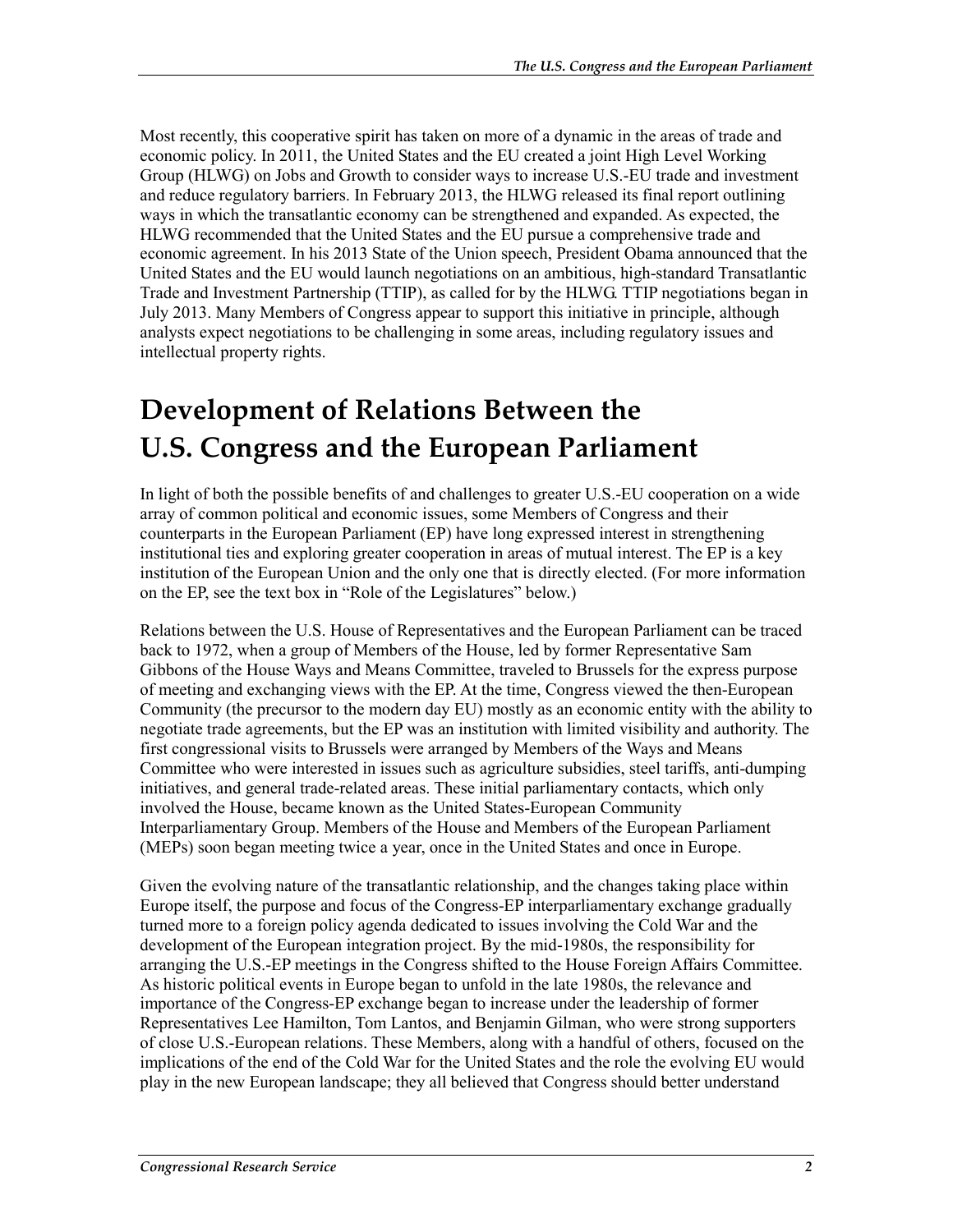both the EU as a whole and its legislative process, a feeling that continues to be shared by many, although not all, even today.

Formal institutional cooperation was established in 1999 and currently exists through the Transatlantic Legislators' Dialogue (TLD). Contacts between the U.S. Congress and the European Parliament have been stimulated from time to time by events that have contributed to the slow but steady development of ever-closer relations between the two institutions. Four such milestones in the evolving relationship include the creation of the Transatlantic Policy Network (TPN) in 1992; the launch of the New Transatlantic Agenda (NTA) in 1995; the establishment of the Transatlantic Economic Council (TEC) in 2007; and the opening of the European Parliament's Liaison Office (EPLO) in 2010.

#### **Transatlantic Policy Network (TPN)**

The TPN was established in 1992 as a broad-based, multi-party group of EU and U.S. politicians, corporate leaders, influential think tank experts, and academics. It was (and remains) dedicated to encouraging regular dialogue and the maintenance of close personal relationships as a means to help both the United States and the EU identify their common interests and strengthen their partnership. The significance of the founding of TPN was that, for the first time, an outside organization provided a venue—apart from the semi-annual Congress-Parliament meetings where Members of Congress and MEPs could study and debate specific issues, exchange views with an eye towards finding transatlantic solutions, and coordinate their actions with other U.S. government officials and EU policymakers. The TPN continues to support this transatlantic dialogue today under the leadership of many Members of Congress and MEPs, such as James Ellis and Peter Skinner, and through programs such as its two-day workshops during what has become known as "Transatlantic Week" in Washington. TPN's most recent "Transatlantic Week" in July 2013 included a comprehensive set of issue-oriented panels that not only included experts but also several Members of Congress and/or MEPs as panel moderators or speakers.

#### **New Transatlantic Agenda (NTA)**

Although the United States government and the European Union had been engaged in a political and economic partnership since 1954, the launch of the NTA in 1995 sought to provide a new framework intended to move the relationship essentially from one of consultation to one of joint action in several areas. Often overlooked in the statement outlining the goals and purposes of the NTA was the acknowledgment by the leaders of the United States and the EU that they "attached great importance to enhanced parliamentary links" and agreed to "consult with parliamentary leaders on both sides of the Atlantic regarding consultation mechanisms, including building on existing institutions, to discuss matters related to our transatlantic partnership."<sup>3</sup>

However, implementation of the NTA was slow to develop. Even slower was implementation of the decision to consult with parliamentary leaders, in part because Congress and the EP were uncertain about how to define the roles they might play in the NTA. In January 1999, after four years of little or no progress on incorporating the legislatures into a transatlantic decision-making process, and sensing a need to acknowledge the NTA's commitment to include the legislatures, the delegations of the U.S. House and the EP—at their  $50<sup>th</sup>$  meeting—agreed to formalize the

<sup>&</sup>lt;u>.</u> <sup>3</sup> Declaration of the New Transatlantic Agenda at the U.S.-EU Summit, December 13, 1995.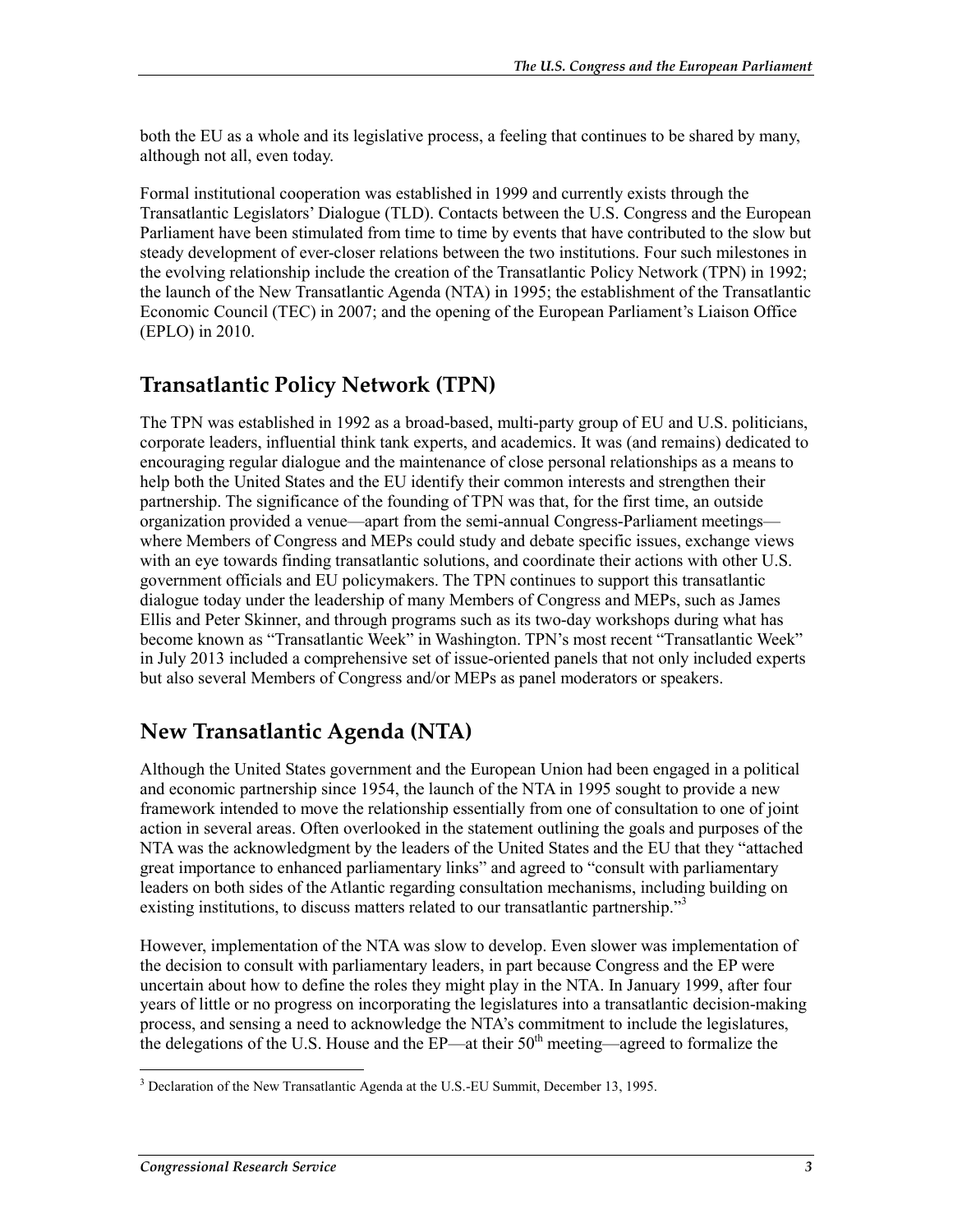dialogue and to change the group's name to the Transatlantic Legislators' Dialogue. In announcing the TLD, the two delegations stated that it would "constitute the formal response of the European Parliament and the U.S. Congress to the commitment in the New Transatlantic Agenda to enhance parliamentary ties between the European Union and the United States."<sup>4</sup> In November 1999, the U.S. House during consideration of the Consolidated Appropriations Act for Fiscal Year 2000 (H.R. 3194/P.L. 106-113), amended Section 109(c) of the Department of State Authorization Act for Fiscal Years 1984/1985 (22 U.S.C. 276 note) to officially change the name of the Congress-EP interparliamentary group to the TLD.

Following the introduction of the NTA in 1995, a small minority of Representatives in Congress and the European Parliament began arguing for greater legislative involvement in broader U.S.- EU relations, even including participation in the annual U.S.-EU Summit. The formal launch of the TLD provided new impetus for the kind of input these legislators hoped for, and efforts were made on both sides to reinforce the interests of the legislatures in assuming an enhanced role in the transatlantic relationship. Since the 1999 declaration officially establishing the TLD, numerous resolutions have been introduced and even passed in both Congress and the Parliament expressing the importance of the transatlantic partnership, calling for enhanced dialogue and coordination between Congress and the EP, and asserting that the legislatures should be consulted more closely by U.S. and EU policymakers. In particular, related to the development of the transatlantic economic relationship outlined in the NTA, in 2004 and 2005, the EP and the U.S. House passed resolutions supporting, among other things, the completion of a transatlantic market by 2015. In 2006, the U.S. Senate passed a similar resolution.

Although those legislators dedicated to improving parliamentary input into the U.S.-EU relationship appeared prepared to take on a more substantive role, many observers note that the nature of transatlantic cooperation, the complexities of the issues, the multiple layers of agencies involved, the sometimes slow pace of reform, and the press of normal legislative business, have frequently hindered greater Congress-Parliament participation. To address some of these concerns on the U.S. side, the then-chairman of the House International Relations Committee, Henry Hyde, in 2000 created a new subcommittee solely dedicated to Europe. In 2005, several Members of the House agreed to establish a Members Caucus on the EU to consider the wide range of transatlantic political and economic issues on a regular, informal basis. Both of these developments provided new venues for a more focused discussion of U.S.-EU relations among interested legislators. It was also hoped that the subcommittee and caucus would help the TLD to identify new Members with an interest in the EU and to assume a more active role in promoting transatlantic contact and cooperation.

In addition, since 1999 especially, organizations such as TPN, the German Marshall Fund of the United States (both in Washington and Brussels), the Atlantic Council, the Center for Transatlantic Relations at Johns Hopkins/SAIS, the European Institute, and other public policy groups, have become more involved in attempting to develop and expand the transatlantic knowledge-base of Congress and the European Parliament. Such groups hold briefings and host conferences on numerous U.S.-EU issues and promote international travel for Members and staff. Publications, such as the annual transatlantic economic report issued by the SAIS Center for Transatlantic Relations, have brought the importance of the economic, trade, and job creation dimensions of the U.S.-EU partnership to the forefront and often highlight other specific elements of the relationship. All of these efforts have served to help Members of Congress and the EP to

 4 Joint statement of the delegations of the U.S. Congress and the European Parliament, January 16, 1999.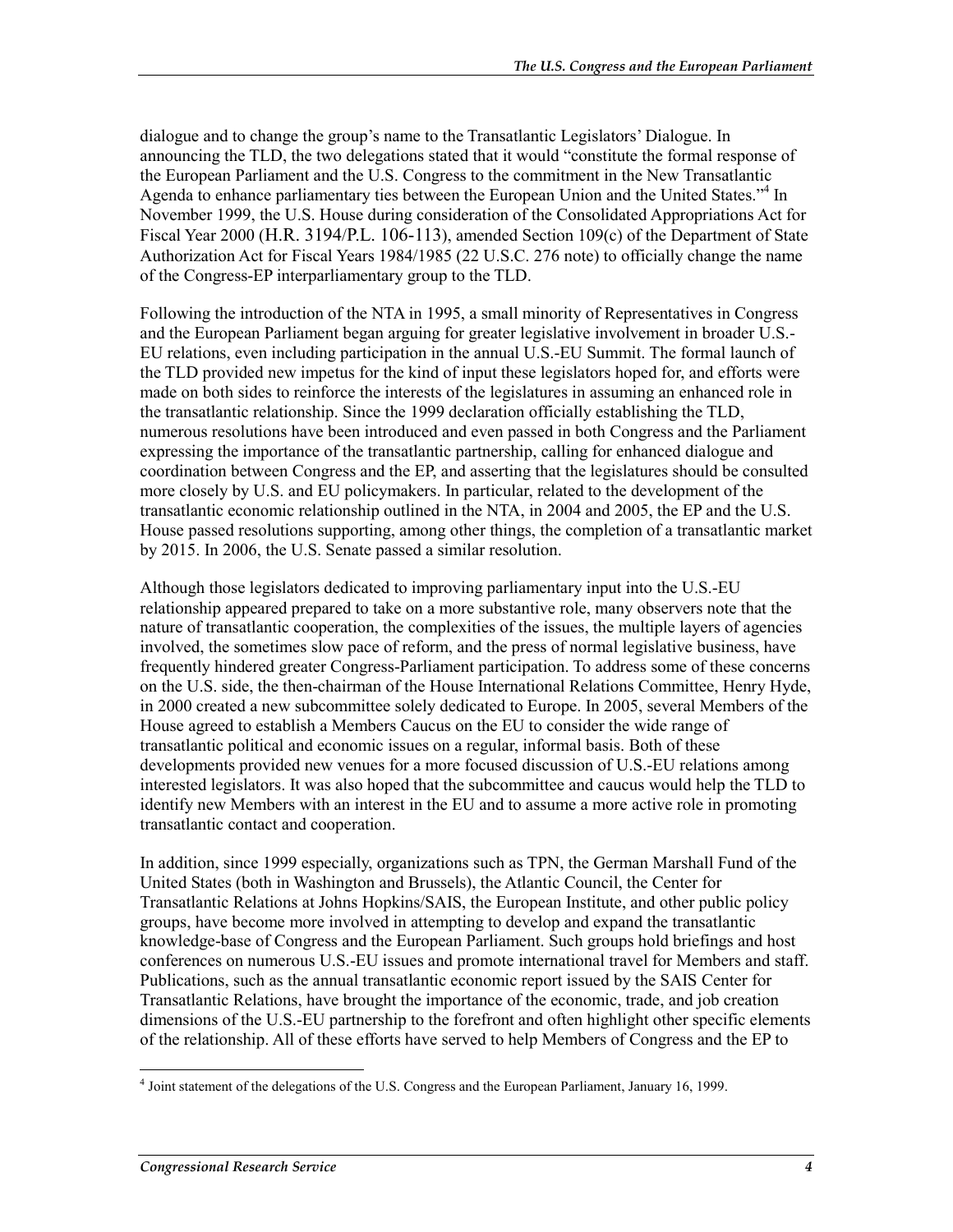better understand the nature of the transatlantic partnership, to identify issues of common interest, and to expand contacts and dialogue.

#### **Transatlantic Economic Council (TEC)**

Despite the various measures described above to bolster ties between Congress and the European Parliament, the existence and purpose of the exchange between the U.S. House and the EP—at least on the U.S. side—continued to remain little known or understood, both within and outside the House. This appeared to be disappointing to some Members, MEPs, and other government officials and experts because over the previous decades, many congressional delegations had traveled to Europe and several senior Members of the House had participated in exchange activities or knew of the exchange sessions with the EP. For instance, in 1987, then-Speaker of the House Jim Wright attended the interparliamentary meeting in Madrid, and between 1994 and 2000, the chairman of the House International Relations Committee also served as the U.S. chair of the interparliamentary exchange with the EP.

However, some suggest it was the creation of the TEC in 2007 that helped elevate relations between the U.S. House and the EP perhaps more than any other previous initiative. In January 2007, upon assuming the rotating six-month presidency of the EU, German Chancellor Angela Merkel proposed further liberalization of transatlantic trade and investment by enhancing the existing cooperation among U.S. and EU regulatory agencies. In part, her proposal was in line with the provision in the New Transatlantic Agenda that called for the creation of a transatlantic marketplace by eliminating or reducing both tariff and non-tariff barriers that hindered the flow of goods, services, and capital between the United States and Europe.

Building on the Merkel initiative, the April 2007 U.S.-EU Summit adopted a *Framework for Advancing Transatlantic Economic Integration*. The *Framework* affirmed the importance of further deepening transatlantic economic integration, particularly through efforts to reduce or harmonize regulatory barriers to international trade and investment. The TEC was established as a new institutional structure to advance the process of regulatory cooperation and barrier reduction by encouraging both U.S. and EU regulators to move forward on issues outlined in the *Framework.* It was agreed that the TEC would be headed on both sides by ministerial-level appointees with cabinet rank.

As part of its mandate, the TEC was directed to include a broader participation of stakeholders, including—for the first time in a formal regulatory framework—legislators. In particular, the *Framework* instructed the TEC to establish an "advisory group" that would draw upon the heads of the "existing transatlantic dialogues" to provide input and guidance on priorities for pursuing transatlantic economic integration. The existing transatlantic dialogues included the Transatlantic Business Dialogue (TABD), the Transatlantic Consumers Dialogue (TACD), and the Transatlantic Legislators' Dialogue (TLD).

The lack of knowledge about the TLD seemed to contribute to the surprise of many in the wider transatlantic community when the TEC leadership invited the TLD to be a member of its Advisory Group. In fact, it was unclear that anyone at the White House at the time of the 2007 U.S.-EU Summit contacted the House leadership to inform them a new role was to be asked of the legislative branch. Nor did it appear that anyone had informed the TLD chairs at the time that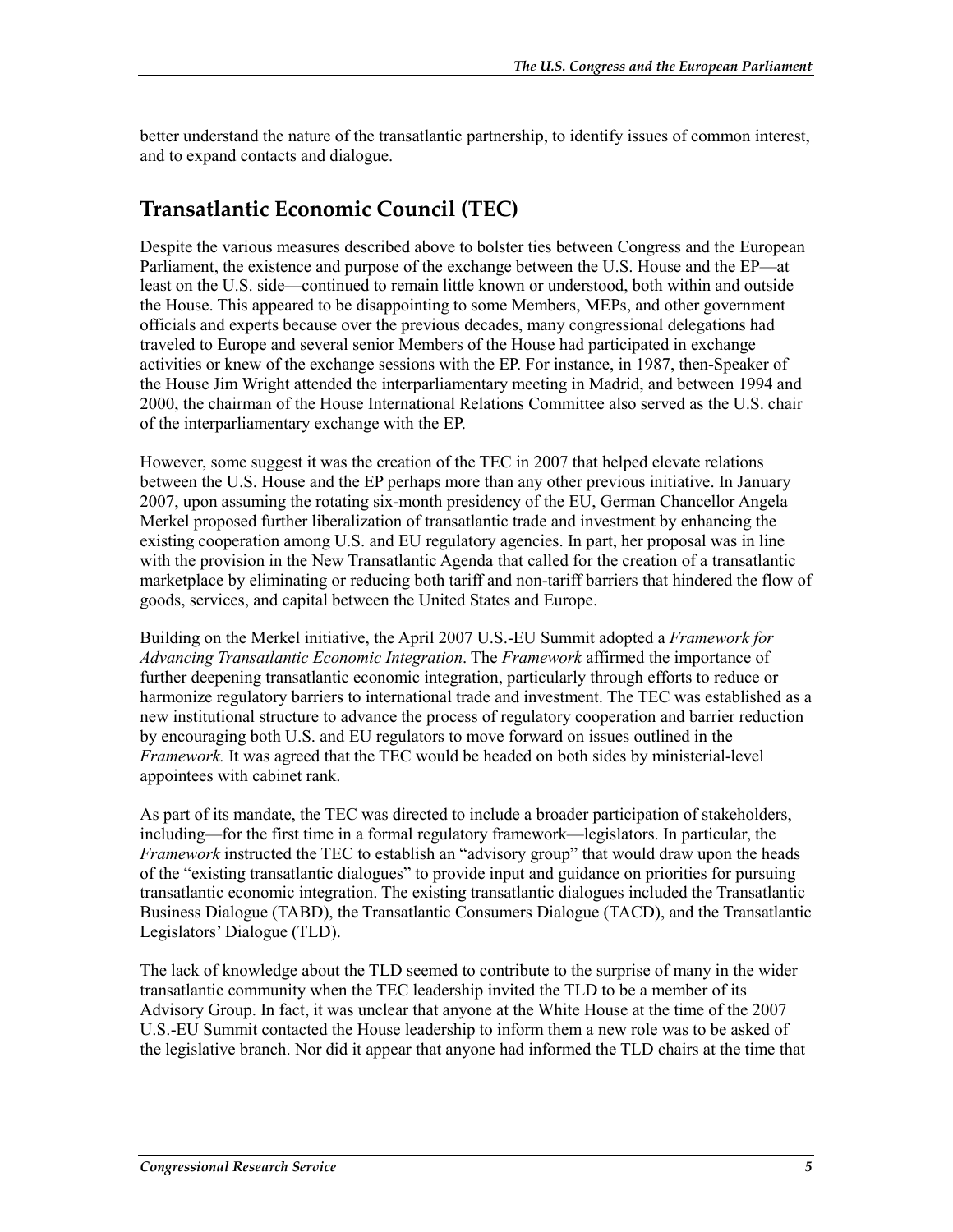the TLD was to be handed a new and possibly far-reaching responsibility—that of formally representing the views of Congress and the European Parliament in the transatlantic economic integration and regulatory cooperation process.<sup>5</sup>

Nevertheless, many supporters of the effort to achieve a more barrier-free transatlantic marketplace believed that ultimate success could not be achieved without the strong commitment and active participation of the U.S. Congress and the European Parliament. Some advocates had long decried the low level of engagement by Congress and the Parliament in the overall economic integration and regulatory cooperation process. As such, proponents of giving the TLD a role in the TEC maintained that through more active oversight, legislators could articulate their support for, or concerns about, a particular regulatory direction before the regulators proceeded too far down the negotiation path. Although Congress does not regularly interject itself in regulatory matters, advocates asserted that the U.S. Congress, through its authorization and appropriation roles, could prod the regulators to move the cooperative efforts forward and provide the funds necessary to carry out that mandate. Finally, supporters noted that for the European Parliament, the Lisbon Treaty would give the EP more decision-making authority over trade-related issues as well as an enlarged role in regulatory decision-making and oversight.

For those engaged in the transatlantic economic relationship, the mandate to include the legislatures in the TEC process generated greater interest in the role that the U.S. Congress and the European Parliament can or should play in regulatory cooperation and convergence. Groups such as the Transatlantic Business Dialogue, the U.S. Chamber of Commerce, and the European-American Business Council, among others, began to reach out to Congress and Parliament in order to inject more economic and regulatory specificity to the debate. Two reports issued at the time, one co-authored by the Atlantic Council and the Bertelsmann Foundation,<sup>6</sup> and another coauthored by several U.S. and European think tanks entitled *Shoulder to Shoulder: Forging a Strategic U.S.-EU Partnership*,<sup>7</sup> discussed the parameters that a regulatory cooperation dialogue should take, including how the two legislatures could play an influential role. On the U.S. side, the role of the business community in encouraging Congress to engage more in the transatlantic economic debate was manifested in the spring of 2012 when over 50 Members of the House and a large number of Senators signed a business community-supported letter to the President urging the U.S.-EU High Level Working Group on Jobs and Growth to expedite its work in recommending ways in which both sides could help stimulate the transatlantic economy.

Some observers contend that the attempts by these outside organizations to increase awareness about transatlantic economic and regulatory issues, especially among some U.S. Members and congressional committees with relevant jurisdictions, has had some impact on how some in Congress viewed both the narrow regulatory cooperation agenda and the broader legislative relationship between the U.S. Congress and the European Parliament. Some observers assert that efforts to improve congressional and EP understanding of the magnitude of the transatlantic economic relationship have helped to encourage an expanded U.S.-EU legislative dialogue beyond the TEC-related issues and has resulted in a notable desire by some in the EP to become

1

<sup>&</sup>lt;sup>5</sup> CRS interviews with congressional staff.

<sup>6</sup> *Resetting The Trans-Atlantic Economic Council, A Blue Print,* A Report by the Atlantic Council and Bertelsmann Foundation, October 2009.

<sup>7</sup> *Shoulder to Shoulder: Forging a Strategic U.S.-EU Partnership*, Atlantic Council of the United States, Center for Transatlantic Relations et al., December 2009.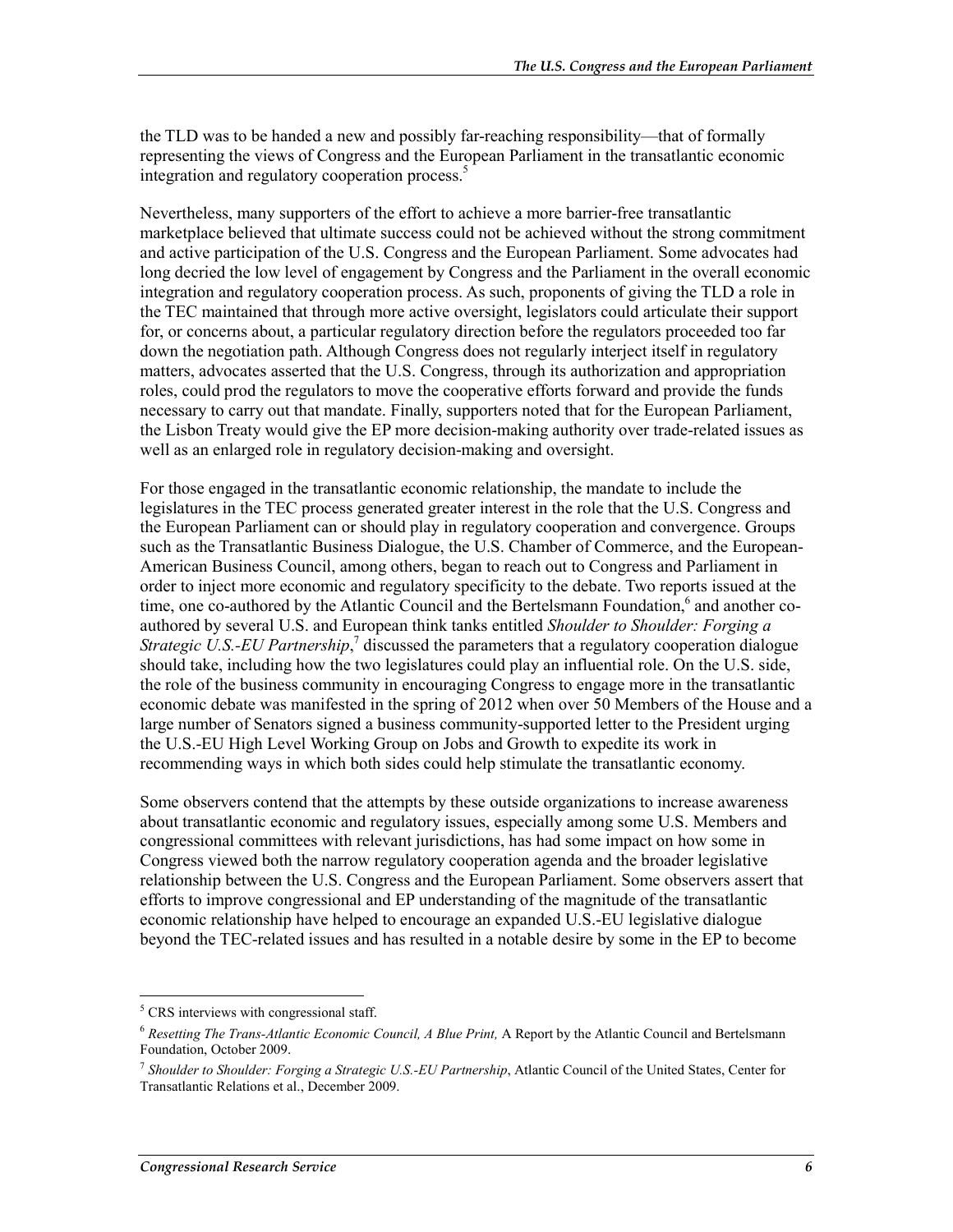more engaged with their counterparts in Congress. Some believe that the possible Transatlantic Trade and Investment Partnership may further heighten Congress-EP engagement.

#### **European Parliament Liaison Office (EPLO)**

Perhaps the most significant recent development in the effort to promote closer Congress-Parliament relations was the decision by the Parliament to open a liaison office in Washington in 2010. As noted previously, although regular contact between Members of the U.S. House and the EP had taken place since 1972, some in the Parliament had been increasingly interested in developing relations with a broader audience in Congress. In 1984, then-EP President Klaus Haensch put forward a proposal in which he argued that it was important for MEPs to work directly with their counterparts in Congress, and suggested that the Parliament should have its own representation in Washington. This idea, in one form or another, has been part of the European Parliament's effort to establish "co-equality" with the U.S. Congress. However, the concept did not begin to gain significant momentum until 2006. In 2006, MEP Elmar Brok, who was rapporteur for the EP's Committee on Foreign Affairs at the time, prepared a Parliament report on "improving EU-U.S. relations." Mr. Brok's report expressed a desire that the "EP budget for 2007 should establish a permanent post in Washington so that the Parliament and the (EU) Transatlantic Legislators' Dialogue may maintain permanent contact with the U.S. House of Representatives and the Senate."

On March 26, 2009, the EP adopted a resolution on the state of transatlantic relations.<sup>8</sup> In that resolution, the Parliament restated a long-held view that the U.S. Congress and the EP should continue to develop a closer working relationship with respect to legislative initiatives in each other's institutions, should enhance cooperation between legislative committees, and should create a reciprocal "early-warning" system in order to identify potential legislative activities that could affect U.S.-EU relations. The resolution further "invited" the EP's Secretary-General to proceed as a "matter of utmost urgency" to implement a decision taken by the Parliament's Bureau on December 11, 2006, to open a parliamentary office in Washington and to deploy officials to serve as the EP's legislative liaison to the U.S. Congress, a responsibility that had up to that time been entrusted to the European Commission's Washington delegation.<sup>9</sup>

On April 29, 2010, Klaus Haensch's vision became a reality when former EP President Jerzy Buzek officially opened the EPLO with the U.S. Congress in Washington and named Piotr Nowina-Konopka (former EP Director for Relations with National Parliaments) its first Director. In November 2012, Mr. Nowina-Konopka was succeeded by Mr. Antoine Ripoll, the former Head of Cabinet to the Chairman of the European People's Party (EPP). The EPLO reports to the EP's Secretary-General.

Although the EPLO is mandated to develop contacts with a broad array of policymakers, think tanks, and other institutions in Washington, and serves to facilitate visits by MEPs, the primary mission of the Liaison Office is to "build a network of Congress-Parliament staff who can be identified to work together on concrete issues requiring legislative and political cooperation or at least intellectual attention and understanding."<sup>10</sup> At the time of its opening, the Liaison Office had

<sup>&</sup>lt;sup>8</sup> European Parliament resolution (A6-0114/2009) adopted March 26, 2009.

<sup>&</sup>lt;sup>9</sup> As of December 1, 2009, and as a result of the ratification of the EU's Lisbon Treaty, the Commission's Washington office is now referred to as the "Delegation of the European Union."

<sup>&</sup>lt;sup>10</sup> For more information, see the EPLO website, http://www.europarl.europa.eu/us.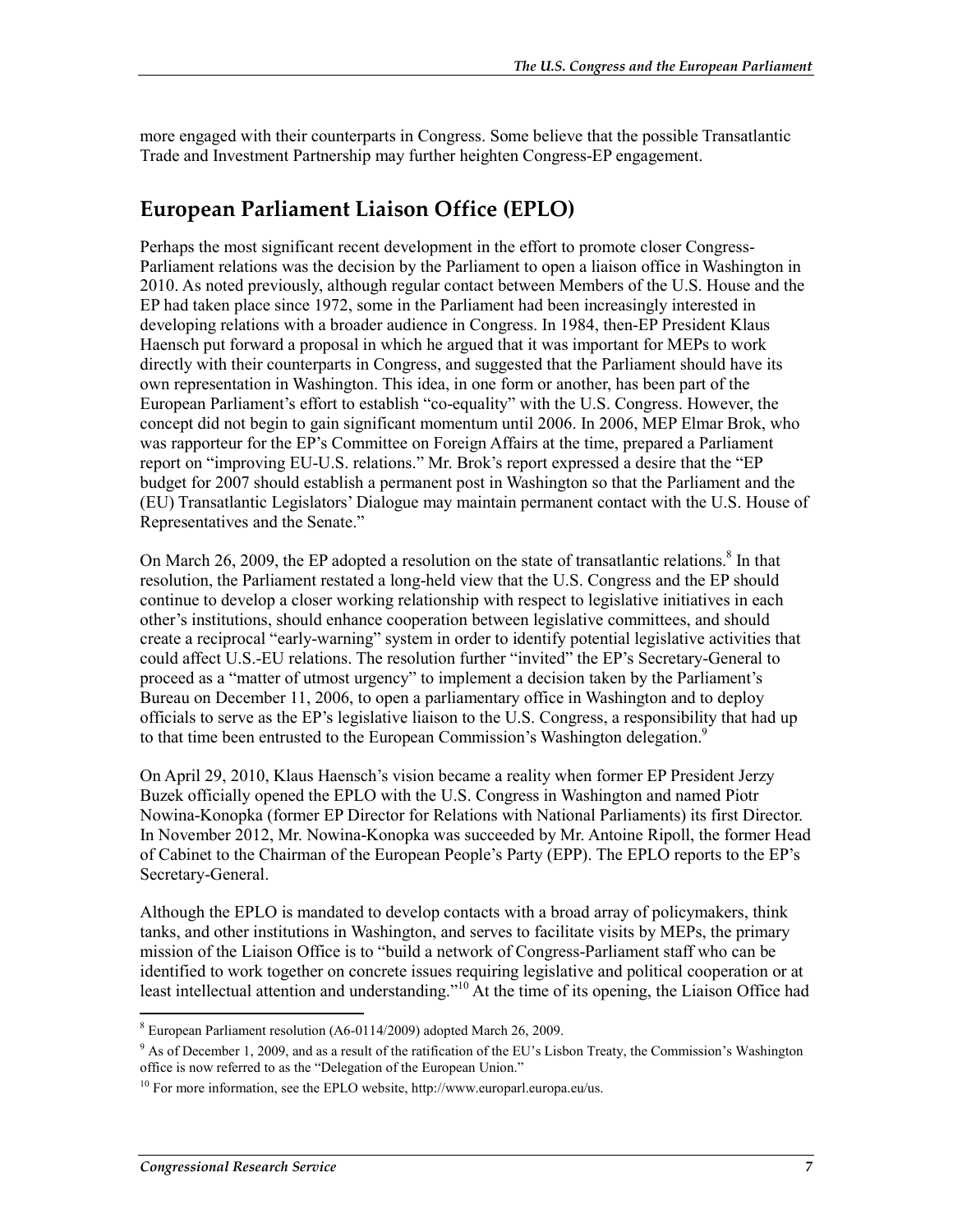three professional and two administrative staff; since then, the EPLO has expanded to over ten staff, including one foreign policy expert representing the EP's Directorate-General for External Policy (DG-EXPO) that covers all foreign and defense policy, international development, and trade issues, and one expert from the Directorate-General for Internal Policy (DG-IPOL) which covers the subjects equivalent to domestic U.S. policy issues.

After three years in operation, some believe the EPLO concept is beginning to take root within Congress, providing a steady stream of contact and information on the work of the Parliament as well as establishing a solid base of congressional staff contacts. The EPLO has recently started a series of regular briefings for congressional staffers on selected key issues in the U.S.-EU relationship, including on TTIP and intellectual property rights. Future briefings are expected to focus on a range of other topical areas, including data privacy and cybersecurity.

Interestingly, the 2009 EP resolution calling for the establishment of the EPLO also included language inviting the U.S. Congress to consider setting up its own liaison office in Brussels. The U.S. Congress, through periodic resolutions such as H.Res. 230 adopted in 2007, has long expressed support for closer cooperation between Congress and the EP. Some Members have endorsed practices such as instituting a legislative early warning system (often mentioned in the press releases issued at the end of TLD meetings), and during the  $111<sup>th</sup>$  Congress, a number of Members involved in the TLD expressed support for the idea in principle of establishing a congressional liaison office in Brussels. At a December 15, 2009, hearing of the House Foreign Affairs Committee's Europe Subcommittee, the proposal for a Brussels office was raised and received a good deal of attention, including from the former subcommittee chairman. To date, however, Congress as a whole has not demonstrated significant interest in or enthusiasm about establishing a reciprocal liaison office in Brussels. (For more information, see "Possible Initiatives to Strengthen Congress-Parliament Cooperation.")

### **Role of the Legislatures**

#### **The EP's Evolution and U.S. Interests**

One of the key factors driving Congress-Parliament cooperation has been the EP's interest in working with Congress as a co-equal legislative partner. This determination was further enhanced following the entrance into force of the EU's Lisbon Treaty in December 2009. The Lisbon Treaty—the EU's latest effort at institutional reform—significantly increased the relative power of the Parliament within the EU. Among other measures, the treaty further expanded the EP's role in the EU's legislative process by giving the EP a say over most all legislation proposed in the EU, including in sensitive areas such as agriculture and justice and home affairs. The treaty also strengthens the EP's role in the EU's budgetary process, gives the EP the right to approve or reject international agreements by majority vote, and expands the EP's decision-making authority over trade-related issues.<sup>11</sup>

1

<sup>&</sup>lt;sup>11</sup> The Lisbon Treaty seeks to reform the EU's governing institutions and decision-making processes in order to enable an enlarged Union to function more effectively. In addition to implementing a number of changes in how the EP and the other EU institutions operate, the Lisbon Treaty seeks to give the EU a stronger and more coherent voice on the world stage and to increase democratic transparency within the EU. For more information, see CRS Report RS21618, *The European Union's Reform Process: The Lisbon Treaty*, by Kristin Archick and Derek E. Mix.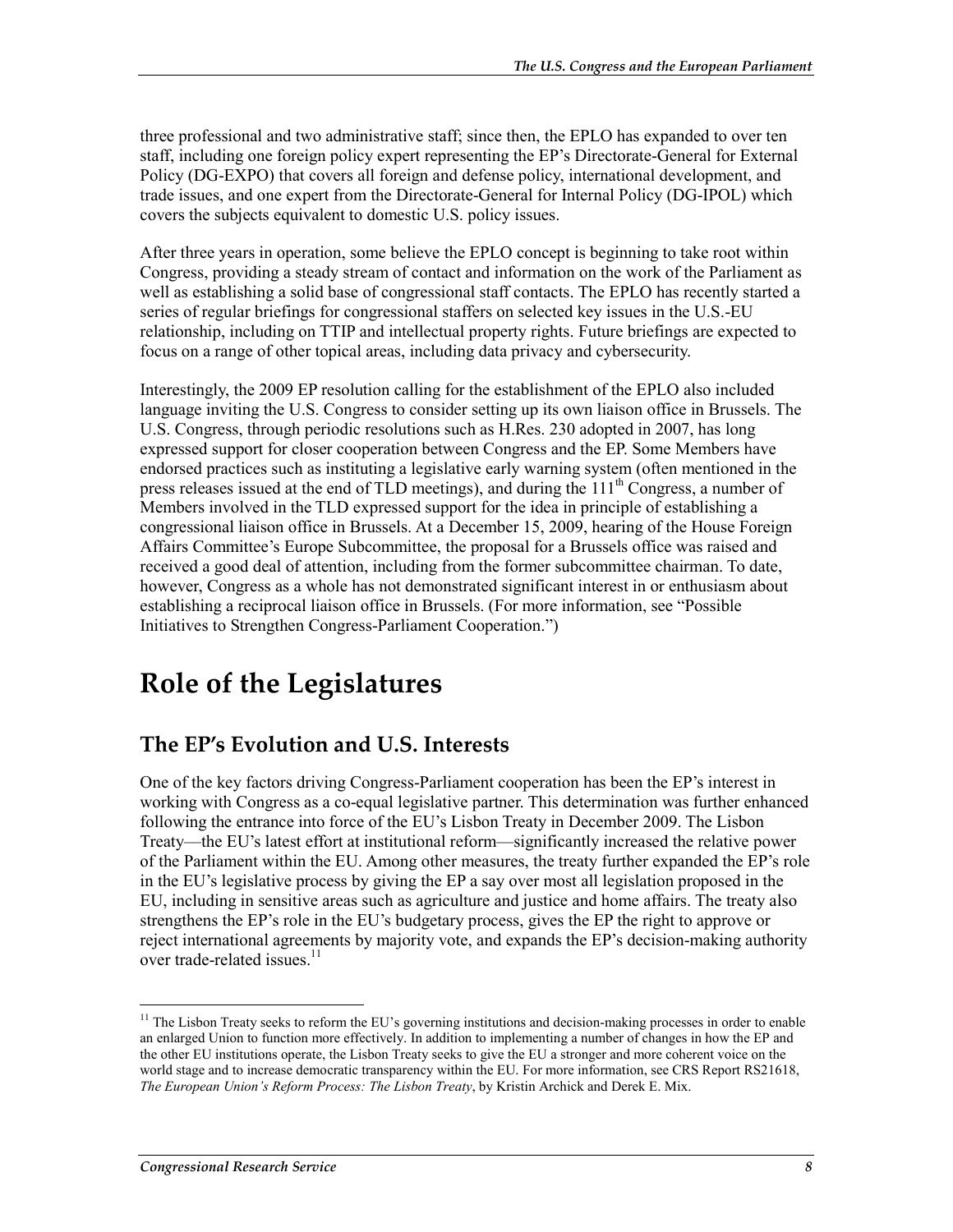#### **Background on the European Parliament**

The 766-member *European Parliament (EP)* is the only EU institution that is directly elected. As such, it represents the citizens of the EU. The EP plays a key role in the EU's legislative and budgeting processes, and works closely with the two other main EU bodies: the *European Commission*, which represents the interests of the EU as a whole and essentially serves as the EU's executive; and the *Council of the European Union* (also known as the *Council of Ministers*), which represents the EU's 28 member states. The EP also exercises a degree of supervision over the Commission as well as its implementation of EU law; it has more limited oversight over the activities of the Council.

The EP has accumulated more power over time. While the European Commission has the right of legislative initiative in most cases, the EP shares legislative power with the Council of Ministers in most policy areas ranging from economics to the environment to social policy; in such areas, both the EP and the Council must approve a Commission proposal for it to become EU law in a process known as the *ordinary legislative procedure* or *co-decision.* With the entrance into force of the Lisbon Treaty in December 2009, co-decision now applies to the majority of EU legislation (with some exceptions, such as in the areas of taxation and foreign policy).

*Members of the European Parliament (MEPs)* serve five-year terms. Voting for the EP takes place on a national basis, with the number of MEPs representing each EU member state based roughly on population size. The EP currently has *seven political groups*, which caucus according to political ideology plus a number of "non-attached" or independent members. A political group must contain at least 25 MEPs from a minimum of seven EU member states. No single group in the EP has ever achieved an absolute majority, making compromise and coalition-building important elements of the legislative process.

The EP's two largest groups are the center-right *European People's Party (EPP)*, with 275 seats, and the center-left *Progressive Alliance of Socialists and Democrats in the European Parliament (S&D)*, with 195 seats. The other EP groups are the centrist *Alliance of Liberals and Democrats for Europe (ALDE)*, with 84 seats; the leftist and pro-environment *Greens/European Free Alliance (Greens-EFA)*, with 58 seats; the right-wing, anti-federalist *European Conservatives and Reformists (ECR)*, with 56 seats; the far-left *European United Left/Nordic Green Left (GUE/NGL)*, with 36 seats; and the euroskeptic *Europe of Freedom and Democracy (EFD)*, with 33 seats. The remaining 29 seats are non-attached.

Every two-and-a-half years (twice per parliamentary term), MEPs vote to elect the *President of the European Parliament* to oversee its work and to represent the EP externally. The EP has *20 standing committees* that are key actors in the adoption of EU legislation and *41 delegations* that maintain international parliament-to-parliament relations. A *Secretariat* of more than 5,000 non-partisan civil servants provides administrative and technical support to the Parliament. MEPs and political groups also have their own staff assistants. Work in the Parliament is conducted in 23 working languages.

Strasbourg, France, is the official seat of the EP; this location, close to the border with Germany, was chosen to symbolize peace and reconciliation in Europe. Plenary sessions are held in Strasbourg once a month. The work of the EP is also carried out in Brussels, Belgium, where the standing committees meet and where occasional part-plenary sessions are held. Luxembourg also hosts some sections of the EP's Secretariat, particularly the linguistic staff.

Analysts observe that the EP has not been shy about exerting its new powers, and in some cases, with implications for U.S. interests. In February 2010, for example, the EP rejected a U.S.-EU terrorist finance tracking agreement (known as the SWIFT accord) that would have continued allowing U.S. authorities access to European financial data to help counter terrorism. Prior to the Lisbon Treaty, the EP did not have the authority to veto such international agreements. Although the EP eventually approved a new U.S.-EU SWIFT accord in July 2010, it did so only after several EP demands related to strengthening data privacy protections for EU citizens were agreed to by the United States and the other EU institutions. Similarly, the Lisbon Treaty empowered the EP to approve the U.S.-EU Passenger Name Record (PNR) agreement permitting European airlines to share flight data with U.S. law enforcement agencies for counterterrorism purposes. Some in the EP had long expressed concern that the PNR accord did not contain sufficient protections to safeguard the personal data and privacy rights of EU citizens. In an effort to assuage EP concerns, U.S. and EU officials negotiated some revisions to the PNR accord; the new U.S.-EU PNR agreement was approved in April 2012 by the Parliament.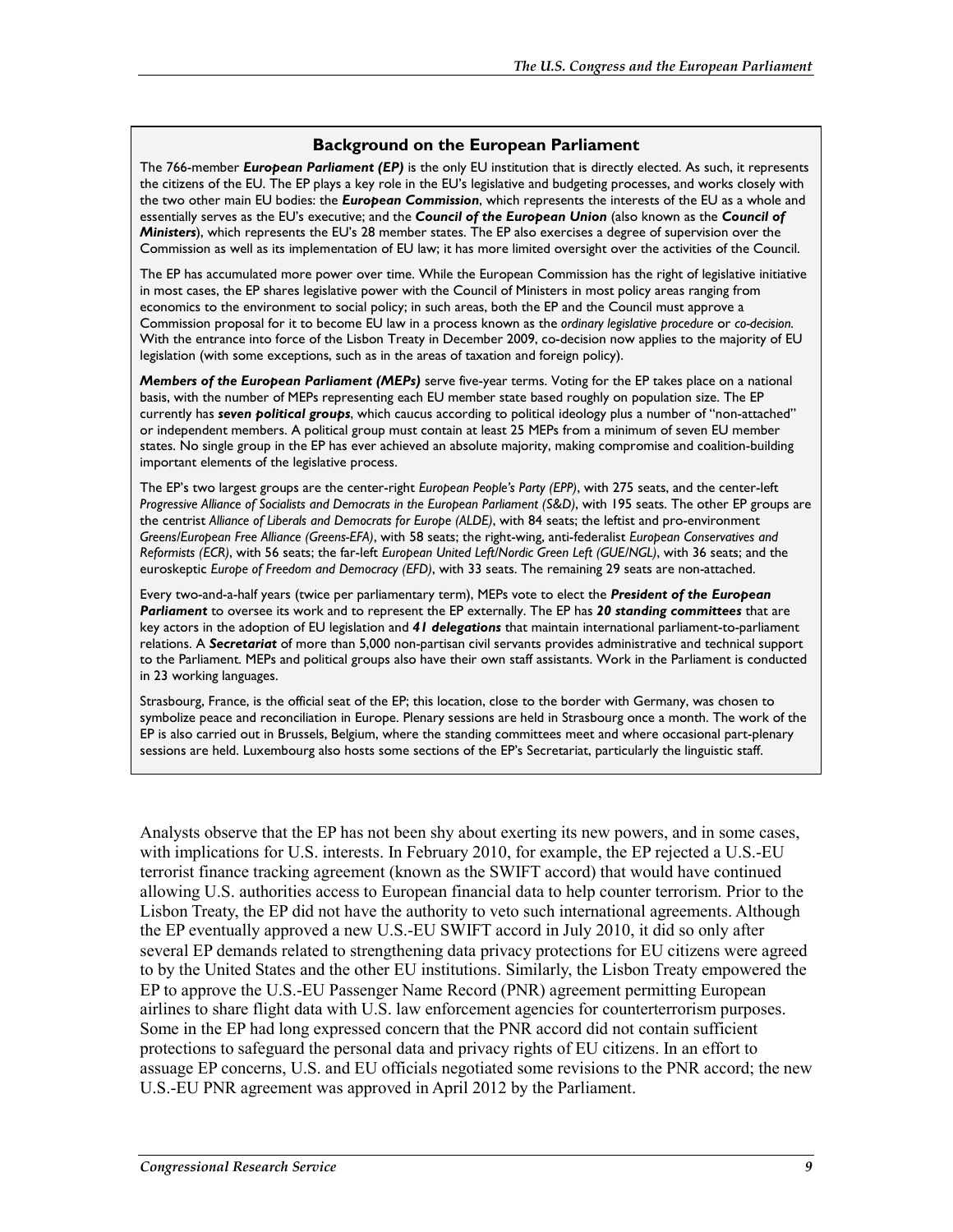In response to the revelations in June 2013 of U.S. National Security Agency (NSA) surveillance programs and other allegations reported by various news outlets that U.S. intelligence agencies have monitored EU diplomatic offices and computer networks, the EP has established a special working group (within the EP's Civil Liberties Committee) to conduct an in-depth investigation into U.S. surveillance activities and their implications for the privacy rights of EU citizens.<sup>12</sup> Some analysts worry that the NSA programs and the other spying allegations could make gaining EP approval of future U.S.-EU information-sharing accords more difficult. The U.S.-EU SWIFT accord will be up for renewal in 2015, and the PNR agreement in 2019. EP approval will also be required for any eventual U.S.-EU data privacy and protection agreement (DPPA), under negotiation since 2011; the DPPA is intended to bridge U.S.-EU differences in the application of privacy rights and make the negotiation of future data-sharing accords easier in the law enforcement context.<sup>13</sup>

U.S. policymakers have taken note that the EP has become an increasingly important actor in the conduct of U.S.-EU relations, and some U.S. officials and analysts suggest that it is in U.S. interests for Congress to forge stronger ties with the EP. In May 2010, U.S. Vice President Joseph Biden addressed the EP in Brussels. In September 2010, in a speech before the Council on Foreign Relations, former U.S. Secretary of State Hillary Clinton acknowledged that the EP was now an "influential player" and not long after visited the Parliament as well. In November 2010, U.S. Ambassador to the EU William Kennard asserted that there was an "urgent need to intensify and deepen" the U.S. relationship with the EP, and in particular, that between Congress and the EP.<sup>14</sup> When the President of the Parliament visited the United States in November 2012, he met with Vice President Biden, Senate Majority Leader Reid, and House Minority Leader Pelosi.

Many of those who support attempts to bolster relations between the two legislative bodies also assert that, in the past, there have been instances in which legislation passed by either the Congress or the EP has affected the other side and contributed to U.S.-EU tensions. For example, in 2002, Congress passed the Sarbanes-Oxley Act to reform U.S. corporate accounting practices in the wake of a series of scandals at major corporations such as Enron. EU officials objected to many of the provisions of the act, claiming that they did not take into account differences in European corporate governance and financing mechanisms. Meanwhile, some U.S. business interests, exporters, and Members of Congress had expressed similar concerns about the costs and burdens of new EU regulations governing chemicals (known as REACH), which took effect in 2007. In 2010, U.S.-EU frictions surfaced over proposed EU legislation to regulate hedge funds and private equity groups. And most recently, Congress expressed its concern over the EU's decision to endorse a carbon tax on all airlines, including U.S. carriers flying into Europe, as part of the EU's emissions trading system (ETS), a measure adopted by the European Parliament.

Pointing to the above examples, some experts assert that U.S.-EU tensions could have perhaps been avoided—or at least reduced—if both sides' legislative bodies had consulted more ahead of time. Many of this view recommend that the U.S. Congress and the EP should make a more concerted effort to share legislative information with each other in some policy areas. As noted

1

<sup>&</sup>lt;sup>12</sup> This special investigative working group on U.S. and EU surveillance activities was established by European Parliament resolution P7\_TA(2013)0322, adopted July 4, 2013.

<sup>&</sup>lt;sup>13</sup> "For more information on the SWIFT and PNR accords, and on the DPPA negotiations, see CRS Report RS22030, *U.S.-EU Cooperation Against Terrorism*, by Kristin Archick.

<sup>&</sup>lt;sup>14</sup> U.S. Ambassador to the European Union William E. Kennard, "Improving Relations Between the U.S. Congress and the European Parliament: A Call for Action," U.S. Mission to the European Union, November 2010.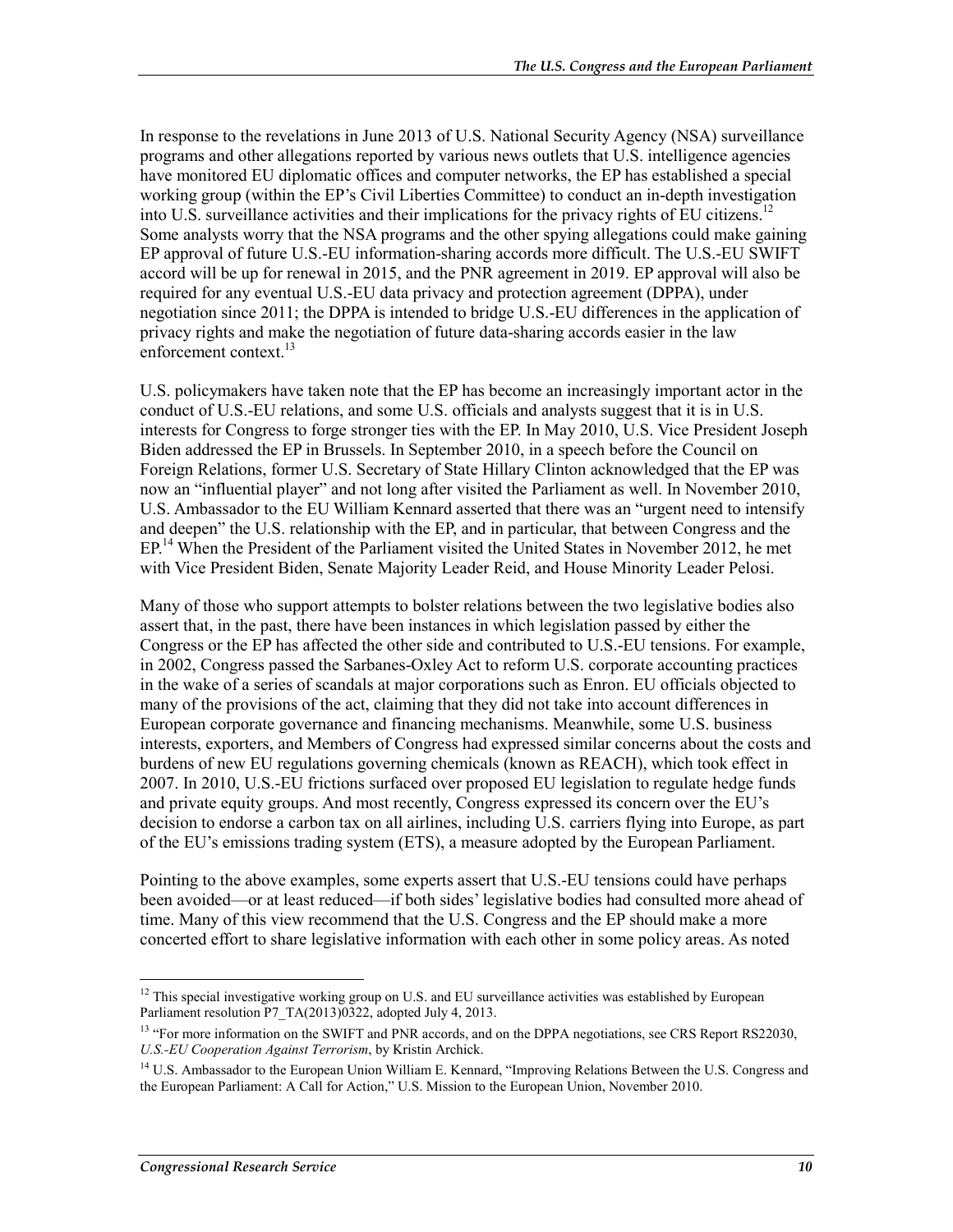previously, in several post-TLD meeting statements, both sides have urged the creation of an "early warning" system that would alert both bodies of potential problems related to legislation working its way through either institution.

In addition to financial services and regulatory issues that some experts have long argued should be issues for Congress-Parliament legislative cooperation, other areas that would likely benefit from greater consultation and coordination include energy security, cyber-security, and intellectual property rights (IPR). For example, in July 2012, the European Parliament rejected the Anti-Counterfeiting Trade Agreement (ACTA), which had been negotiated by the United States, the EU, and other countries, to further strengthen IPR protection and enforcement measures and to address emerging issues such as on-line trademark and copyright infringement; those opposed in the Parliament cited concerns that ACTA was too vague and could jeopardize civil liberties, such as Internet free speech. The United States negotiated ACTA as an executive agreement within existing U.S. law so it was not subject to congressional approval, although Congress may play an oversight role in its implementation. Given that the EP's rejection of ACTA prevents the EU and its member states from ratifying the agreement in its current form, some suggest that discussions between the EP and Congress could help avoid potential conflicts related to any future legislation on either side on IPR issues, especially in the digital environment.

The proposed Transatlantic Trade and Investment Partnership may also be an issue for Congress-Parliament consultation and coordination. Even before the aforementioned U.S.-EU High Level Working Group on Jobs and Growth issued its recommendation on the transatlantic economy, the Parliament approved a report prepared by its International Trade Committee endorsing the launch of negotiations on a new U.S.-EU economic and trade agreement. In setting out its interests and concerns in the report, the Parliament indicated that the EP intends to be an active participant in the trade debate, especially given that any such U.S.-EU trade accord will ultimately have to be approved by the EP for it to take effect.

During the regular TLD meeting held in Washington in late November 2012, Congress and the EP held an informational session on the potential trade and economic agreement. Many members of the House Ways and Means Committee attended this session. Some believe this could be the first step toward closer Congress-Parliament cooperation on trade matters. In early April 2013, a delegation from the Parliament's International Trade Committee visited Washington and met with Members of Congress (as well as Administration officials) to discuss TTIP. The TTIP also figured prominently at the most recent session of the TLD on May 31-June 1, 2013 in Dublin, Ireland, and is expected to be a key issue on the agenda of upcoming TLD meetings (the next one is scheduled to take place in October 2013 in Washington, DC).

#### **Policymaking Comparisons**

Those in favor of boosting ties between the two institutions have proposed a variety of possible options for doing so. Some have suggested that Congress needs a new, more institutionalized structure to manage its relationship with the EP. Others assert that a new structure is not necessary, but that the existing TLD, especially on the U.S. side, should be enhanced and reinvigorated. (For a more extensive discussion of these options and others, see "Possible Initiatives to Strengthen Congress-Parliament Cooperation.")

On the other hand, although there have not been observable objections to enhanced Congress-EP ties, U.S. skeptics both inside and outside of Congress have raised doubts about the need to establish a stronger relationship between Congress and the European Parliament. They note that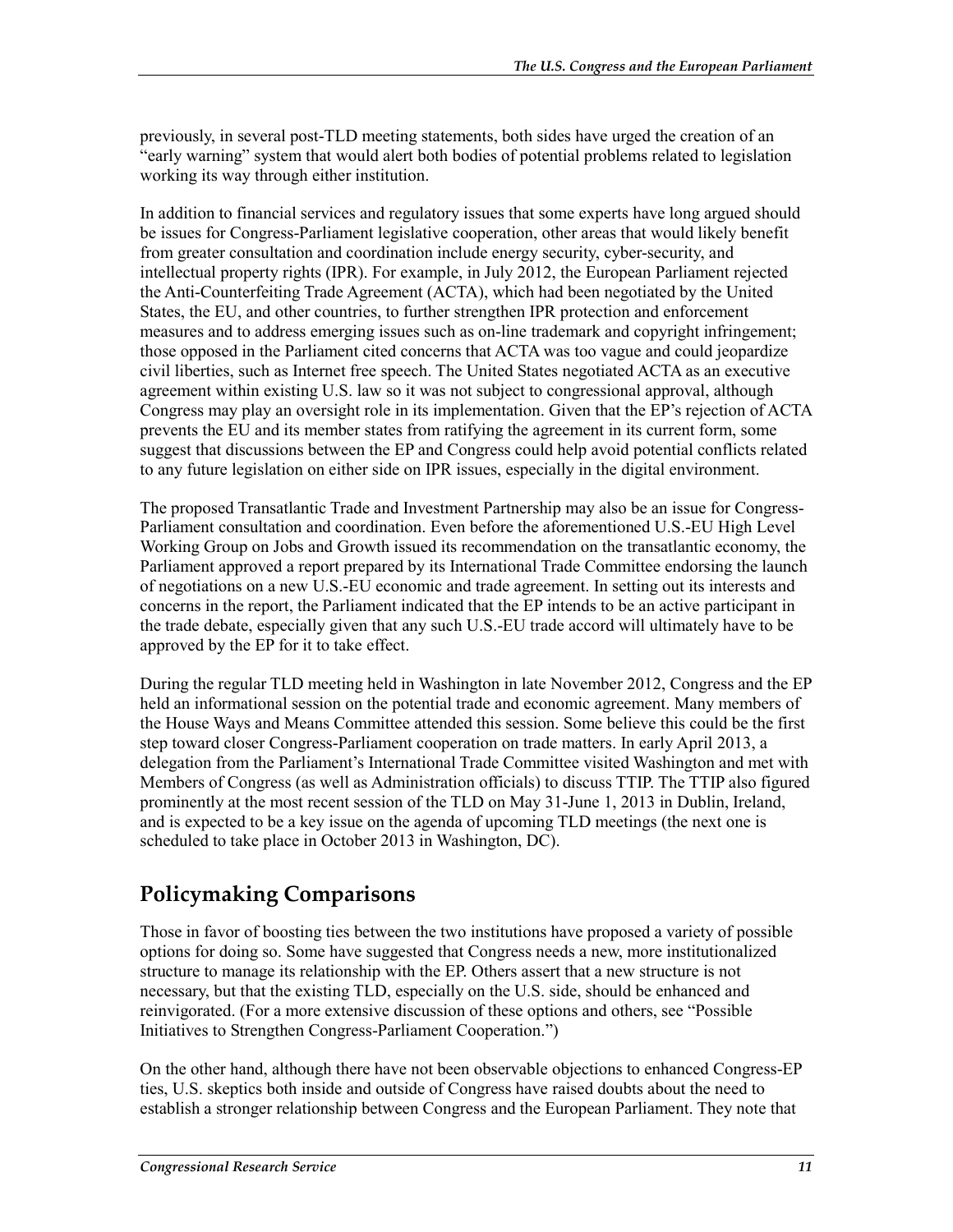despite the increased powers granted to the EP in the Lisbon Treaty, the two bodies are not exactly comparable and that differences between the two bodies' legislative processes are a key issue when considering whether the U.S. Congress and the EP can effectively work with each other on matters of common interest that might involve legislation.

For instance, a significant difference between Congress and the EP is the way legislation is handled. In the U.S. Congress, legislation may be introduced by any Member. In the House, the legislation is referred to a committee based on "primary" jurisdiction. Measures can also be sequentially referred to additional committees, and many measures are referred to more than one panel. In the Senate, measures are referred based on "predominant" jurisdiction and it is rare for measures to be referred to more than one committee.

In the European Union, legislation is first proposed by the European Commission (the EU's executive body) and then submitted to the Parliament and the Council of the European Union, also known as the Council of Ministers (in which the member states are represented). Given that the European Commission is the originator of EU legislation, coordinating the legislative process between the two legislatures could be difficult especially because legislation in Congress can be considered as rapidly or as deliberately as Congress wishes, or not at all. To have legislation run parallel in both legislatures, the Commission would probably have to submit a legislative proposal around the same time a similar piece was introduced in either the House or Senate. Although the EP can ask the Commission to introduce legislation on a particular issue, the Commission can take up to six months to decide whether or not it will submit legislation in response to the EP's request. Even if the Commission decided to comply, the process of developing the actual legislative proposal could take up to one year or longer. Thus, it would require much coordination to have legislation considered on a simultaneous or near-simultaneous basis in Congress and the EP, as well as a strong political commitment from both sides to do so.

Furthermore, the EP shares its powers to accept, amend, or reject proposed EU legislation with the Council of Ministers and both the EP and the Council must approve a Commission proposal for it to become EU law in a process known as the "ordinary legislative procedure," or more commonly as "co-decision." All EU legislation must have its legal basis in the EU treaties (upon which the EU has been built) or in a piece of secondary legislation, and each legislative proposal must cite in its preamble the EU treaty article upon which it is based. The legal basis determines the procedure under which the legislation is considered, (i.e., whether the Parliament's right of "co-decision" applies).<sup>15</sup> The Parliament's rules of procedure determine which committee is deemed the "competent" committee to consider the legislative proposal. If the designated competent committee wishes to challenge the legal basis of a piece of proposed legislation, it must consult the Legal Affairs Committee.

Once legislation is submitted to the competent committee, the EP committee appoints an MEP as "rapporteur" to draft a report on the legislation under consideration. The rapporteur submits a draft report to the committee for discussion, and the committee votes on and possibly amends the report. This is similar to a congressional committee mark-up of legislation except that the rapporteur essentially controls the fate of the report, including accepting amendments. The committee's report is then considered in a plenary session of the entire Parliament (similar to how

1

<sup>&</sup>lt;sup>15</sup> In some policy areas, such as tax matters, social security, and most aspects of foreign and defense policy, EU member states retain decision-making authority and the Parliament does not have the right of "co-decision," although it may give a non-binding opinion.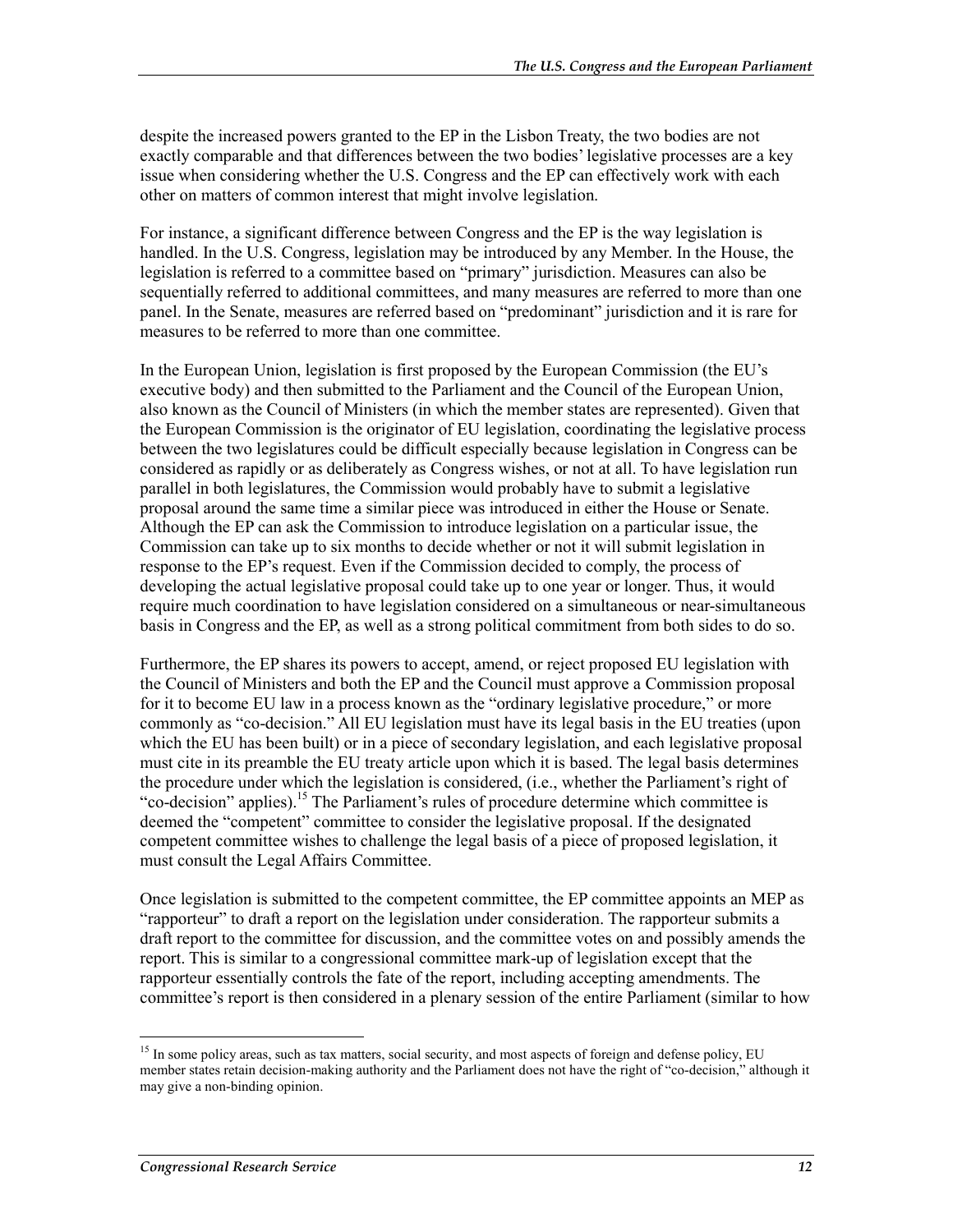legislation is considered by the whole House or Senate), amended if necessary, and put to a vote in the full EP. The EP thus adopts its position on the proposed EU legislation. However, as noted above, the Council of Ministers must also approve the legislation before it can take effect.

Another difference noted by analysts is that there are some issues in which the Parliament may have a legislative say, but Congress does not, and vice-versa. For example, when the renewal of the U.S.-EU SWIFT agreement was considered, the Parliament played a key role and rejected the accord initially. Later, after changes were negotiated between the European Commission and the U.S. government, the Parliament held a second vote and adopted the agreement. During this whole process, the SWIFT accord was not sent to the U.S. Congress for consideration because it was negotiated by the United States as an executive agreement within existing U.S. law.

Similarly, the EP had a legislative role in approving the previously mentioned U.S.-EU PNR accord whereas Congress did not because like SWIFT, it was negotiated as a U.S. executive agreement and did not necessitate any change to existing U.S. law. This is not to say Congress cannot or would not interject itself into an issue in which it would not normally have a role. For example, in May 2011, in the midst of U.S.-EU negotiations on the revised PNR agreement, the House introduced a resolution (H.Res. 255) and the Senate passed one (S.Res. 174) in which they each expressed satisfaction with the 2007 version of the PNR accord and urged that any alterations to the accord not degrade its usefulness in the fight against terrorism. Most analysts viewed these congressional resolutions as seeking to bolster the Administration's negotiating hand vis-à-vis the EU.

Given the number of differences between the U.S. and EU policymaking processes, skeptics question whether stronger Congress-EP relations would add much value. Others contend, however, that even in matters such as SWIFT or PNR—in which one side has a legislative role and the other does not—closer ties and personal relationships between Members of Congress and their counterparts in the EP could help inform each other of the various viewpoints, frame the debate, and perhaps influence outcomes. The potential Transatlantic Trade and Investment Partnership could be a good test of whether such a relationship between Congress and the Parliament can work.

### **The Current Transatlantic Legislators' Dialogue**

Although the creation of the TEC and the appointment of the TLD to its Advisory Group perhaps did more initially to raise the visibility of the TLD than any other event over the previous several years, the TLD remained relatively unknown in the U.S. Congress compared with its status in the European Parliament. With the opening of the EP's liaison office, not only has the Parliament become more visible on Capitol Hill but as a consequence, the TLD has also become more visible and is more frequently mentioned in discussions with Members of Congress and staff. As noted earlier, at the November 30, 2012, session of the TLD, a joint meeting with the House Ways and Means Committee on a possible U.S.-EU economic and trade agreement resulted in the participation of a large number of Committee members. Still, the visibility of the TLD within Congress has not yet reached the level necessary to become a more influential organization in promoting the Congress-Parliament partnership. Some suggest that a key reason for this disparity can be found in the structure and function of the TLD itself, which differs significantly between the U.S. Congress and the EP.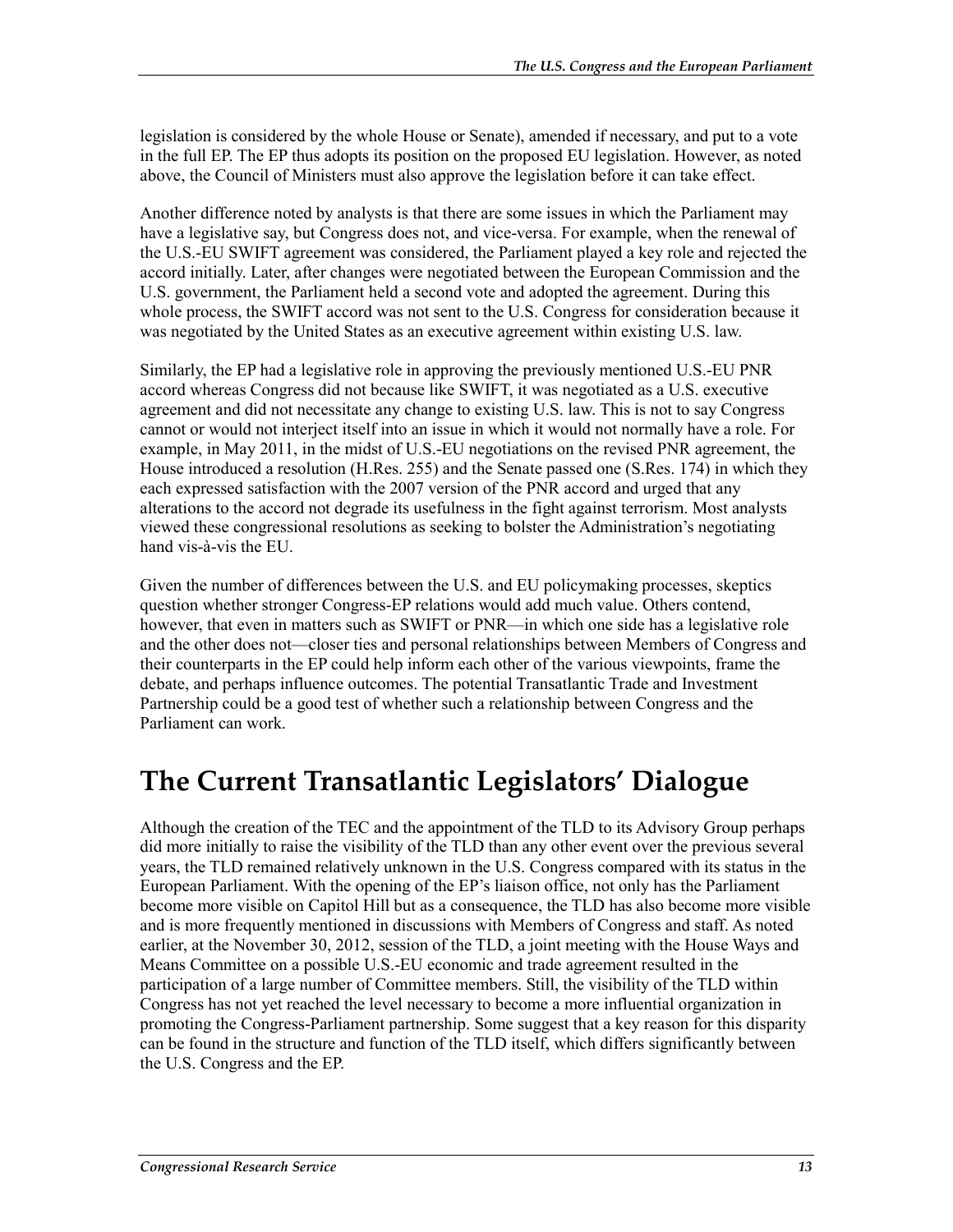At the start of each new Parliament (the current one runs from 2009 to 2014), the EP adopts a resolution proposing a list of interparliamentary delegations and sets the number of MEPs that will constitute each delegation. At present, there are a total of 41 delegations in the Parliament.<sup>16</sup> The oldest and largest EP delegation is the Delegation for Relations with the United States (D-US), on which 61 MEPs serve as members of the delegation (several dozen MEPs are considered substitutes). MEPs are appointed to the delegation for the full five-year term of the Parliament. The D-US meets on a periodic basis to discuss a wide range of issues involving the transatlantic relationship as well as the upcoming TLD meetings.

Each political group in the Parliament receives an allocation of delegation seats roughly proportional to its overall size in the EP. For example, the European People's Party (EPP), the largest political group in the Parliament, has 19 seats in the D-US whereas the Europe of Freedom and Democracy (EFD) group, which is the smallest in the EP, has three seats. Similarly, each political group receives an allocation of chairmanships/vice chairs of the various delegations, with the largest group having the first choice of chair. In 2009, the EPP selected the chairmanship of the D-US as its first choice and named Elmar Brok, a German MEP, as chair. In 2012, Christian Ehler, also a German MEP who belongs to the EPP, replaced Brok as chair of the D-US after Brok assumed the chair of the EP's Foreign Affairs Committee.

In the EP, participants in the semi-annual TLD meetings are drawn from the D-US delegation. EP representation in the TLD (EUTLD) is led by a Steering Committee consisting of the chairman and two vice chairs of the D-US and 10 MEPs who are the chairs of various EP standing committees ranging from International Trade to Environment, Public Health and Food Safety. The Steering Committee coordinates all activities of the TLD, ensures that there is broad representation of MEPs from the EP's committees at the TLD meetings, and reports to the D-US on its activities. Over 20 MEPs often attend the semi-annual TLD meetings.

On the U.S. side, the TLD is one of 13 Parliamentary and Commission Groups operating in Congress. Unlike some of the other exchanges, such as the NATO Parliamentary Assembly (NATOPA), which also include the Senate, U.S. representation in the TLD (USTLD) is from the House only. In addition, the USTLD is not statutorily authorized, although it is authorized to receive funds each year to support its activities. Thus, while the NATOPA is authorized by statute to include a total of 24 official delegates (12 each from the House and Senate that are appointed by the Speaker of the House and the Senate Majority Leader respectively), the TLD has no specified number of participants and no mandated Speaker appointment.

Furthermore, official U.S. delegates of several of the statutorily authorized parliamentary exchanges are appointed for the duration of each Congress. The USTLD, by contrast, has no fixed term for its participants. Traditionally, the chair and ranking Member of the House Foreign Affairs Committee appointed the USTLD's chair and vice chair. During the late 1990s, the Chair of the House International Relations Committee also served as Chair of the USTLD. In the  $113<sup>th</sup>$ Congress, the Chair, Representative Mario Diaz-Balart (FL), was appointed by the Speaker. The Vice Chair, Representative Jim Costa (CA), was appointed by the Minority Leader and the ranking Member of the Foreign Affairs Committee. There is no formal nomination of any other

1

<sup>&</sup>lt;sup>16</sup> The EP's 41 delegations consist of 37 interparliamentary delegations (some are termed either Joint Parliamentary Committees or Parliamentary Cooperation Committees) that maintain relations with countries and regions around the world ranging from Russia to China to the Middle East, and four delegations to parliamentary assemblies (such as the Euro-Latin American Parliamentary Assembly). For a list of current EP delegations, see the website of the European Parliament, http://www.europarl.europa.eu.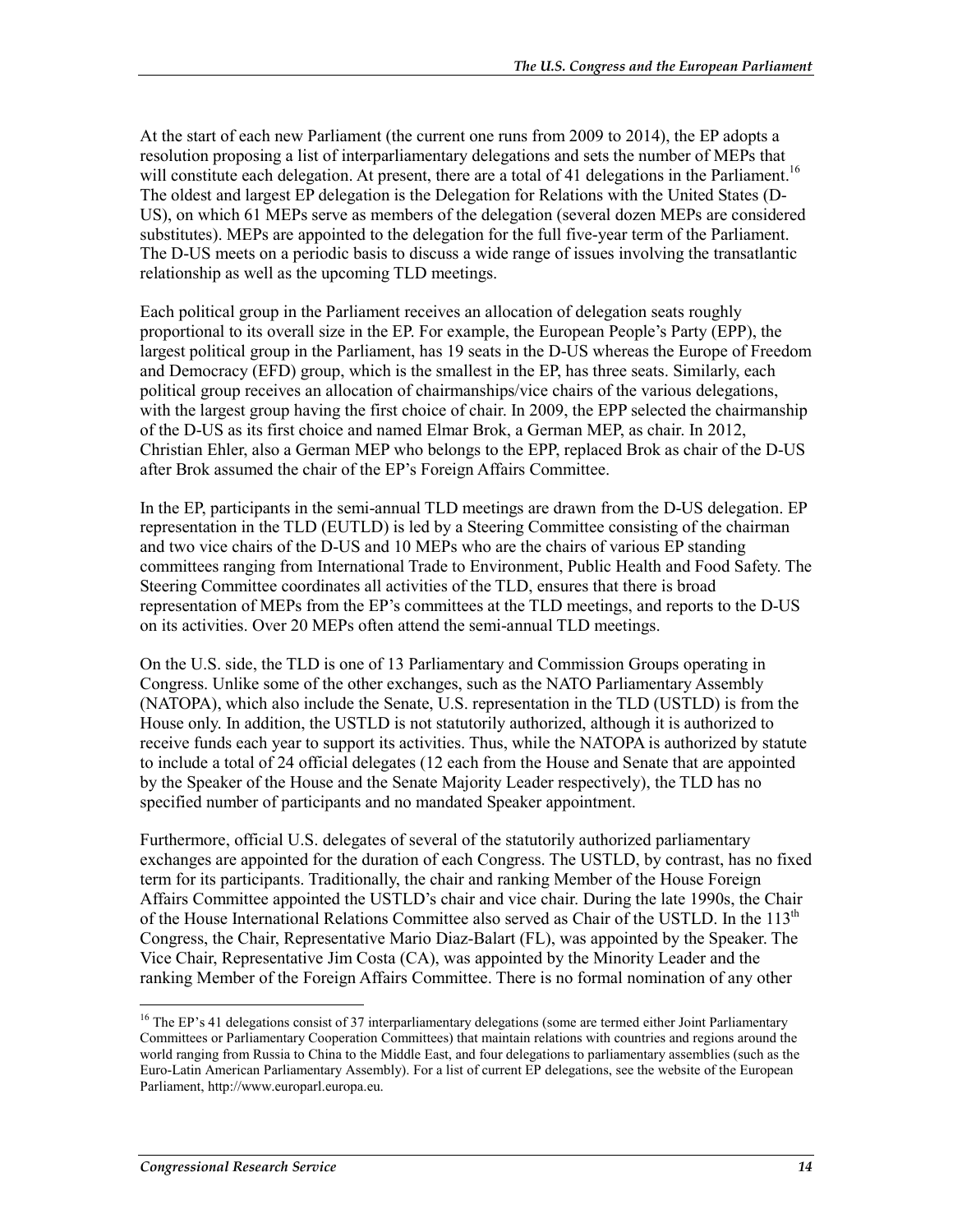USTLD delegate. Many Members have attended past meetings, but participation in the USTLD at least until recently—often seemed to be on an ad hoc basis, with little continuity of participants and, in some instances, largely dependent on the ability of the USTLD chair to convince members to attend the semi-annual meetings. $17$ 

Moreover, the USTLD has no equivalent "Steering Committee" to help plan future TLD meetings, set agendas, or encourage Members to participate. Some observers have suggested that the EU Caucus, created in the House in 2005, could serve as the umbrella organization from which TLD delegates could be drawn. However, there has been little association between the two, even though several Members of the House participate in both the Caucus and the TLD.

There is still concern among some observers that without some additional level of formality in the House, the USTLD could continue to have difficulty attracting and maintaining a broad group of Members willing to participate on a regular basis. TLD supporters worry that the lack of sustained participation by U.S. Members hinders the development of personal relationships between legislators, seen as essential for a truly frank and open exchange of views and as necessary ultimately for greater legislative consultation and coordination. Similarly, while the EUTLD has representation from most of its key parliamentary committees, the USTLD is not structured to guarantee the inclusion of Members from all of the major congressional committees. Combined with the uncertainty over which Members will actually participate in the U.S. delegation each time the TLD meets, some MEPs have observed that the TLD sessions do not necessarily provide them with good U.S. contacts with who they can discuss issues of mutual interest on a regular basis.

Another difference between the U.S. Congress and the EP in relation to the TLD involves staffing. Traditionally, on the U.S. side, three principal staffers have operated as the "U.S. secretariat" for the TLD: an administrator and one representative from the majority and minority. In the  $112<sup>th</sup>$  Congress, however, the majority staff also served as the USTLD's secretariat although on several recent occasions a representative of the House's Office of Inter-Parliamentary Affairs has attended the TLD meetings and assisted with TLD logistics.

The staff of the USTLD are part of the House Foreign Affairs Committee structure and usually have portfolios with many responsibilities beyond the TLD. Observers note that the Foreign Affairs Committee staff are highly professional, knowledgeable of transatlantic relations, and provide sufficient support for most security and foreign policy-related discussions during the TLD meetings. However, these same observers also point out that none of the key items on the U.S.-EU economic or regulatory agenda are ones that fall under the jurisdiction of the House Foreign Affairs Committee. This disconnect between USTLD staff and the issues most frequently found on the TLD agenda was further highlighted when the TLD, at the beginning of the  $112<sup>th</sup>$ Congress, was tasked to focus on a few specific issues. At the December 2011 and June 2012 sessions of the TLD, two issues that formed the centerpiece of the discussions involved financial services and transport security, neither of which fall within the jurisdiction of the Foreign Affairs Committee. The agenda for the November 2012 TLD meeting also included sessions on cybersecurity and trade, again issues not within the jurisdiction of the Foreign Affairs Committee.

In the view of many experts, it continues to be a real stretch to expect that Foreign Affairs Committee staff who are responsible for following issues and events in places ranging from

<sup>&</sup>lt;u>.</u> <sup>17</sup> CRS interviews with congressional staff.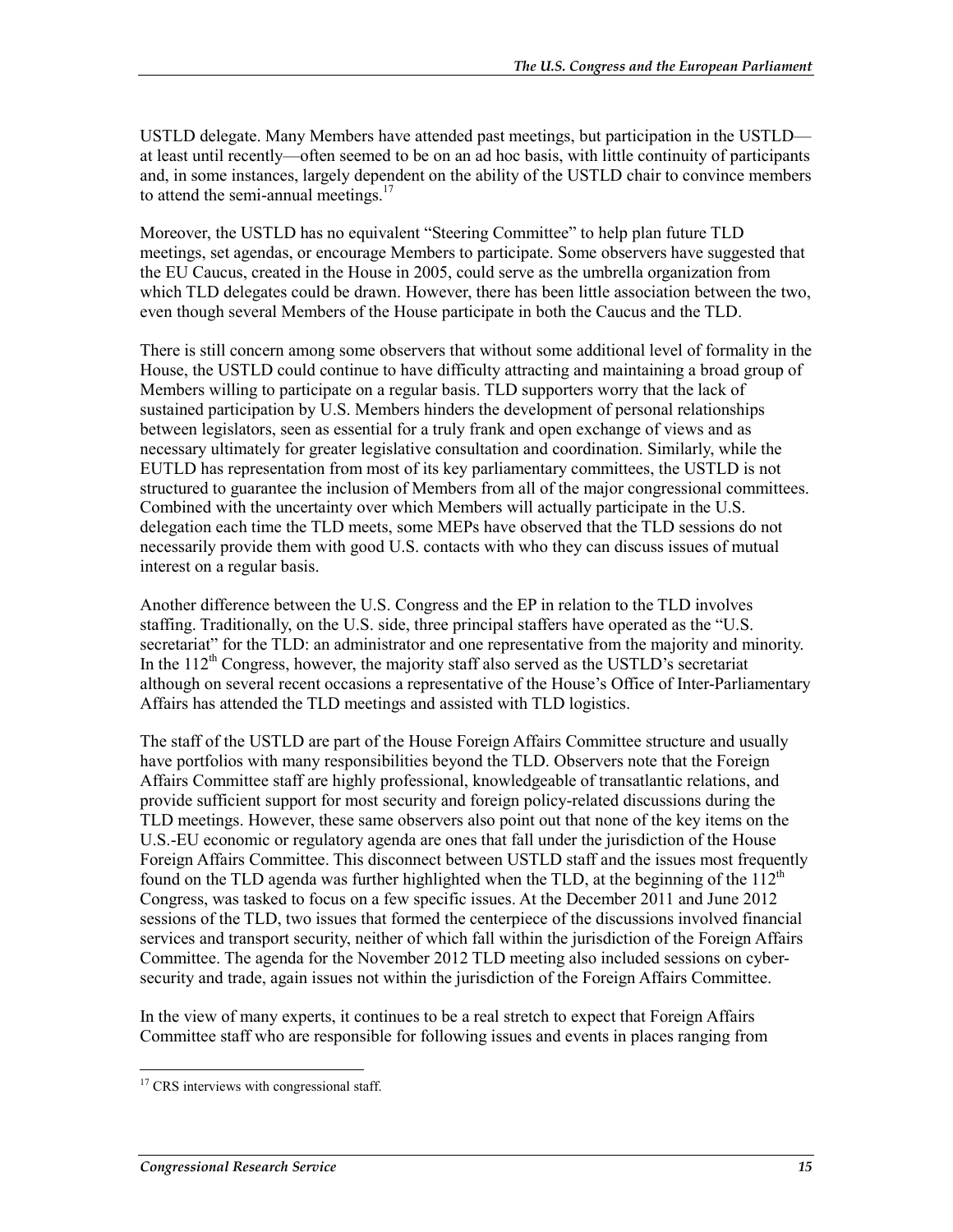Russia to Kosovo to Eurasia can somehow also find the time to become proficient on cloud computing, internet freedom, automobile crash testing, container scanning, toy safety, or hedge fund transparency. And, realistically, neither the Foreign Affairs Committee nor the USTLD chair and vice chair could hire a whole cadre of staff with the kind of expertise needed to be responsive to the various issues under consideration by the TLD, particularly if the TLD is going to remain a partner to the TEC during the U.S.-EU negotiations on a Transatlantic Trade and Investment Partnership. Although these non-foreign policy matters have come to dominate the TLD meeting agenda, it does not appear that there is regular contact between USTLD staff and other standing committee staff that would allow for coordination of issues and committee perspectives beyond foreign policy concerns.

The EUTLD is also staffed by a secretariat, which includes five permanent EP staff dedicated to the coordination and operation of the TLD (as well as EP relations with Canada and the G-8). Recently, the EUTLD secretariat has worked with the secretariats of the EP standing committees to designate a "TLD Administrator" for each committee. These Administrators are intended to act as interlocutors between the committees and the TLD, as well as the Parliament's liaison office in Washington; they help the TLD secretariat to identify issues that should be placed on the TLD meeting agenda and promoting greater coordination of views and positions. In the EP, the D-US falls under what is known as the Directorate-General for External Policy which provides professional support for the EP committees on Foreign Affairs, Development, and International Trade, as well as for all of the EP delegations. The DG-EXPO also includes a Policy Department whose staff provide research and background information for the delegations and committees, including the EUTLD.

## **Possible Initiatives to Strengthen Congress-Parliament Cooperation**

Since the launch of the TLD in 1999, there have been numerous calls on both sides of the Atlantic to find ways to develop even closer cooperation between Congress and the EP. Some in the European Parliament have gone so far as to suggest the creation of a transatlantic parliamentary assembly consisting of Members of Congress and the Parliament that would share joint responsibility for addressing issues of mutual interest through both oversight and legislative mechanisms. This proposal has not found any support in the U.S. Congress and likely will not in the foreseeable future.

As more Members of Congress and Parliament as well as more outside observers begin to advocate for closer cooperation between Congress and Parliament, especially now that the United States and the EU have begun to discuss a potential transatlantic economic and trade agreement that both legislative bodies would be involved in, several ideas have been put forward to help strengthen the overall effectiveness of the Congress-Parliament partnership. While the European Parliament has been far out in front of Congress in the pursuit of a stronger relationship, as noted earlier, the U.S. Congress as a whole, while supporting dialogue, has not seemed to embrace the need for significantly closer ties. Nevertheless, should Congress deem it worthwhile in the years ahead to further deepen relations with the EP, there are a number of potential options that could be considered and explored.

Several possible options for enhancing Congress-Parliament cooperation are discussed below; some are specific to the USTLD, and others pertain to the broader Congress-EP relationship.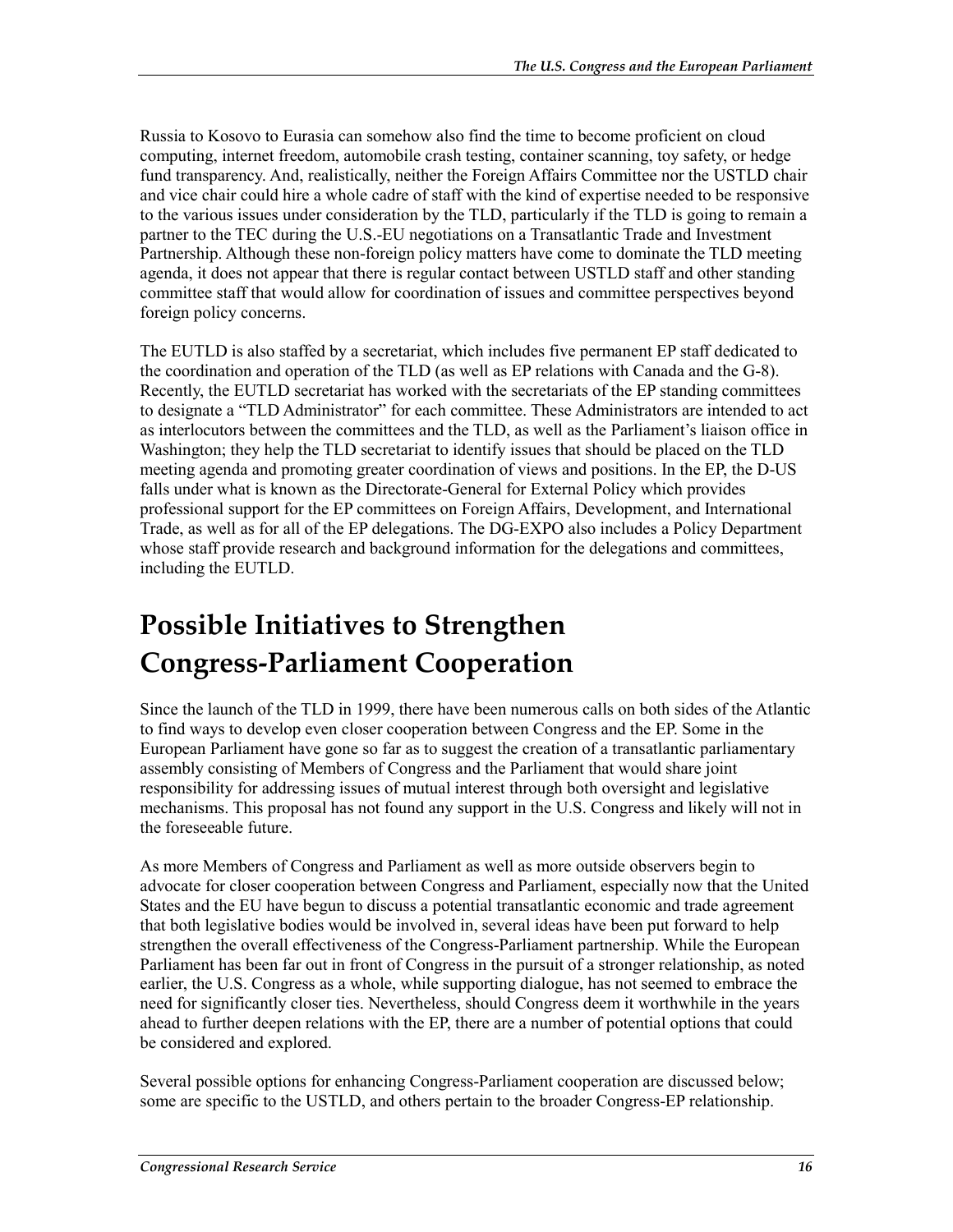Some observers suggest that a new structure on the U.S. side is needed to oversee and guide Congress-EP relations. However, others contend that the U.S. Congress and its committees and subcommittees, the EU Caucus, and the TLD itself provide the necessary structure for managing the Congress-EP relationship. For those of this view, the issue is not to create a new structure but to find ways to promote more coordination between the various elements of the existing structures in order to try to make the existing structure work more effectively.

#### **1. Enhance the Transatlantic Legislators' Dialogue**

For some, the first step in any attempt to boost Congress-EP relations and enhance the effectiveness of the TLD might be to elevate the status of the USTLD by making it statutorily similar to other legislative dialogues and including the Senate. However, to bring the Senate on would require a whole new legislative effort with prospects that would appear to be difficult at this time.

Short of that, supporters of enhancing the TLD have suggested that the TLD be formally authorized by resolution in the House. Under this option, at the beginning of each Congress, Members of the House would be appointed to serve as TLD delegates either by the Speaker and Minority Leader in consultation with the Chairman and Ranking Member of the Foreign Affairs Committee, or by the Chair and Ranking Member of the Foreign Affairs Committee with the concurrence of the Speaker and Minority Leader. The number of U.S. delegates to the TLD should also be firmly established (e.g., at 15, with up to 5 additional delegation seats open to any Member interested). The TLD delegation would be appointed for the full two years of a Congress. It has also been suggested that whoever ultimately appoints Members to the TLD delegation should ensure representation from a cross-section of standing committees in the House.

Some proponents of this option believe that the Congressional Caucus on the EU should be revitalized and form the umbrella organization for Congress-EP relations, much like the EP's Delegation for Relations with the United States. As such, the appointed USTLD delegates would be drawn from the EU Caucus. Other members of the Caucus could act as substitutes for any USTLD delegate unable to attend a particular session, or serve as additional USTLD participants.

In the past, advocates of enhancing the TLD had suggested that in appointing the TLD chair, the Speaker or Chair of the Foreign Affairs Committee should identify a few specific issues that the TLD should focus on and that the USTLD, in conjunction with the EUTLD, should establish either political and economic committees within which those issues would be discussed, or set up specific working groups to focus on those issues. Former Representative Cliff Stearns, in a 2011 press release announcing his appointment as Chair of the USTLD during the  $112<sup>th</sup>$  Congress, noted that the Speaker had suggested three major issues for the TLD to address: transport security; financial markets; and agriculture. By the end of 2011, it appeared that agriculture had been eliminated from consideration, and with the appointment of MEP Ehler as the new EUTLD Chair, cyber-security had been added as a key issue for discussion.

Identifying a few specific priorities to be discussed was considered a step toward more productive TLD sessions. Supporters of establishing working groups asserted that it would offer Members and MEPs the opportunity to focus more sustained attention on issues in which they may have a particular interest or expertise. The TLD working group chairs would report on the topics discussed in their committees to the entire body during the TLD meetings. In addition, working group members could become more inter-active with each other in the time between the TLD's semi-annual meetings by promoting on-going dialogue between themselves, committee chairs,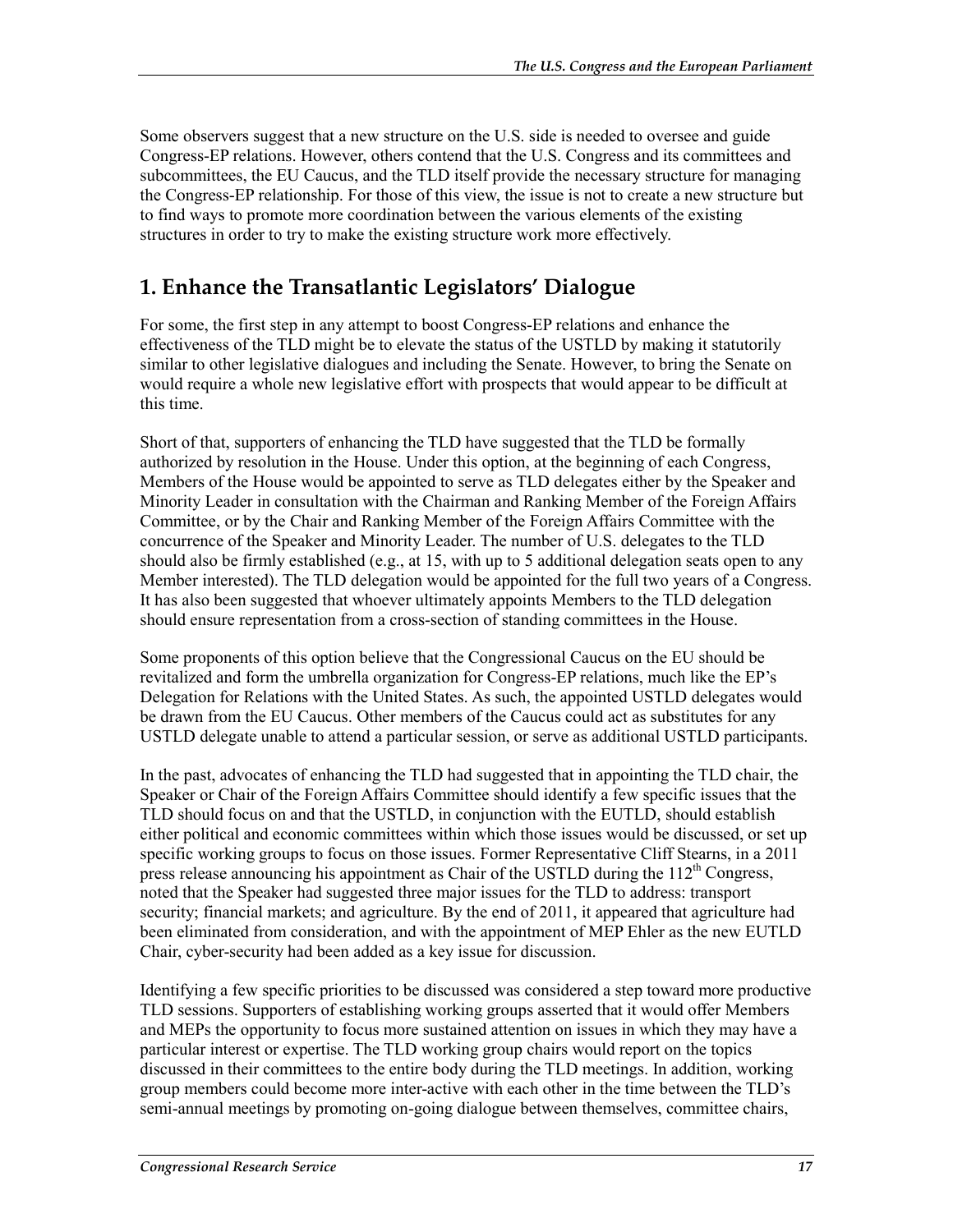rapporteurs, and other delegates through the use of video conferences and meetings so that TLD members could keep in touch year-round.

This type of structure began to gain some traction in the EP when, in preparation for the June 2011 meeting of the TLD, the EUTLD announced the formation of individual working groups for at least two of the priority issue areas noted above by former Representative Stearns. However, as the USTLD did not have a pre-determined membership, it was not ready to appoint members to the working groups at that time. The TLD met again in December 2011, and although EUTLD working groups presented two "non-papers" on financial services and transport security for discussion, the U.S. delegation still had not named any Members to the suggested working groups. At the June 2012 TLD session, the U.S. delegation presented responses to the EUTLD's two "non-papers" and discussions centered on those two issues even though the USTLD had still not appointed Members to the two working groups.

In considering the effectiveness and value of establishing specific TLD priorities and working groups, some observers cautioned that the TLD should remain flexible enough to be able to address issues that might emerge in between the semi-annual sessions, or an issue working its way through the legislative process on either side. Others pointed out that two key areas that the TLD was concentrating on in 2011-2012 (financial services and transport security) were not the focus of the TEC (which had moved on to issues such as nano-technology, electric automobiles, and e-health), and thus, the working group concept had not succeeded in what they viewed as a key goal—strengthening the TLD's role, especially as an advisor to the TEC. While the issues addressed by the TLD working groups in 2011-2012 were important, those of this view had hoped that other items on the TEC agenda would emerge as TLD priorities as well. Given the apparent difficulties with putting the idea of working groups into practice, especially on the USTLD side, it is uncertain at present whether this model will be sustained.

Some suggest that one option to enhance the TLD could be based on the joint TLD/House Ways and Means Committee meeting that took place at the start of the November 2012 TLD meeting. This joint session focused on the progress made in the U.S.-EU High Level Working Group on Jobs and Growth and the possible transatlantic trade and economic agreement. This unique session was attended by several Members from the House Ways and Means Committee, who had the opportunity to engage with both the U.S. and EP TLD delegations. Proponents of this model for future TLD meetings believe that it would serve to introduce other Members of Congress and the EP to the work of the TLD, and potentially encourage more U.S. Members and MEPs to become engaged with the TLD.

Various observers have also argued that it may be worth considering hiring one or two dedicated USTLD staff in the House, instead of relying on the current structure of utilizing Foreign Affairs Committee staff. These permanent USTLD staff could potentially become part of the Speaker's Office of Interparliamentary Affairs. Such permanent USTLD staff could coordinate the activities of the TLD, help the USTLD develop relationships with standing committees, and meet regularly with representatives of the EP's Washington liaison office. In addition, the USTLD might consider establishing its own website to keep Members informed of its activities.

Supporters of enhancing the existing TLD—especially by having it authorized in the House and having the Speaker play a more active role in appointing the U.S. delegates—maintain that such measures would raise the standing of the TLD in the House and could guarantee a more consistent group of attendees on the U.S. side. Skeptics of this option contend, however, that it would require a significant amount of political will in the U.S. Congress for it to materialize. In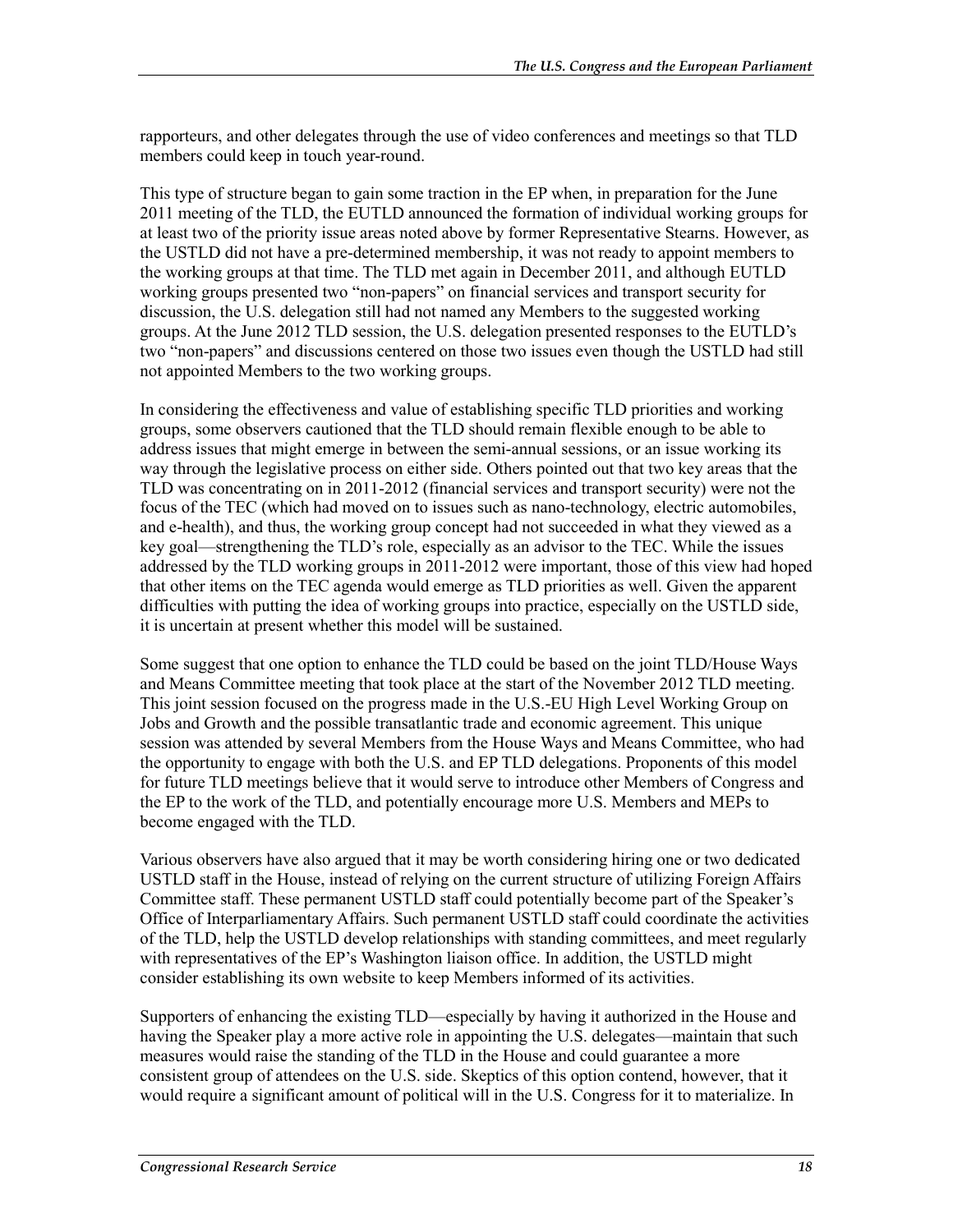particular, they argue, this option would likely require a strong commitment not only from those Members currently involved in the TLD but also from the Speaker, in order to sufficiently convey to Members the importance of participating in this interparliamentary group. And many doubt that the House leadership would be receptive to hiring additional staff dedicated to the TLD given the current political and budgetary climate.

#### **2. Develop Closer TLD Coordination with the Standing Committees and Promote Committee Cooperation**

One problem that has been recognized since the launch of the TLD in 1999 is that no single committee—in either Congress or the EP—exercises jurisdiction over the broad array of issues on the transatlantic agenda. In the U.S. House, the committee that has the primary authority to oversee the transatlantic political relationship—the Foreign Affairs Committee under House Rule X—has no, or limited, authority on the specific economic or trade issues often discussed during the TLD meetings.

Not long after the TLD was assigned its advisory role to the TEC, it became clear to some including former MEP Jonathan Evans who served as chair of the EUTLD from 2004 to 2009 that the structure of the TLD was not optimally organized to address the TLD's new responsibilities with respect to regulatory cooperation. Evans, along with some of his colleagues and a number of outside observers, felt that while most TLD delegates were well versed to discuss a wide range of foreign policy issues, the same could not necessarily be said when it came to talking about more domestic policy-related issues or the more technical regulatory matters. Given the vast array of issues in the regulatory dialogue—including the mutual recognition of accounting standards, supply chain security, copyright and patent protection, preferred traveler programs, cosmetics testing, and medical device certification—an unstructured TLD might find itself further down the learning curve than its transatlantic business and consumer partners in the TEC, thus requiring TLD delegates to spend time catching up on such issues. This, in turn, could present a problem for some TLD participants who might be reluctant to become more specialized in economic and regulatory matters at the expense of other broader transatlantic policy issues.

It also remained unclear to Evans and others whether House or EP committees dealing with issues such as financial services, the digital economy, or health policy would necessarily defer to the TLD to provide advice and guidance, for instance, to the TEC on issues that fall within their jurisdictions. As a result, Evans suggested that Congress and the Parliament consider ways to improve direct committee-to-committee contact on specific issues and for the TLD to develop mechanisms whereby it could tap the expertise of the committees and their staffs when necessary for the TLD meetings or for the TLD response to the TEC.

Like U.S. congressional committees, EP committees are key actors in the adoption of EU legislation. As discussed earlier, the views of the appropriate EP committee and the "rapporteurs" on any given piece of proposed EU legislation are often crucial factors in determining whether the legislation is approved or rejected by the full EP. Currently, the EP has 20 standing committees (see the Appendix) and one special committee (EP special committees investigate or oversee specific issues for a limited period of time).

In the U.S. Congress, the House and Senate have similar lists of standing committees, albeit not exactly the same. Committee jurisdictions are defined by the rules of each chamber and the House and Senate committee jurisdictions are not always parallel. For example, the Senate Agriculture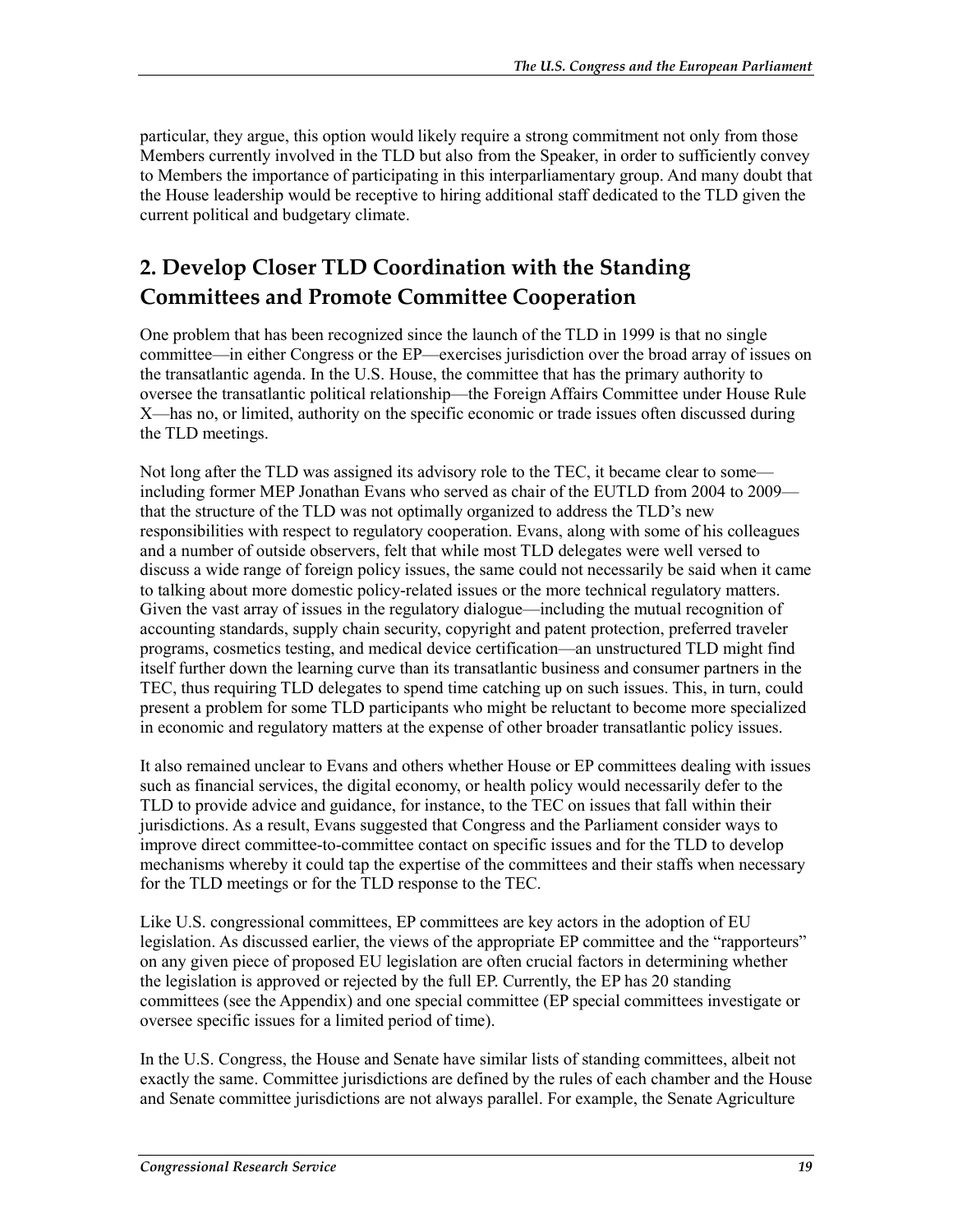Committee is responsible for child nutrition legislation, whereas that responsibility is handled in the House by the House Education and Workforce Committee (not the House Agriculture Committee). Child nutrition programs in the EP are handled by the Environment Committee.

Thus, Evans and many observers argued that an information-sharing process should be established between the TLD and the standing committees, especially on the U.S. side. As mentioned above, the European Parliament has already sought to address the TLD-committee relationship in two ways. First, the EUTLD requires representation from most of the EP's standing committees. Second, each EP committee has identified a "TLD Administrator" on its staff to act as the liaison between the committee and the TLD, and at some point, between the committee and its counterpart committee in Congress and with the EPLO. Any such TLD-tocommittee interaction in the U.S. Congress seems to occur, at best, on an ad hoc basis, if at all.

In addition to promoting closer links between the TLD and the standing committees in each legislature, some experts suggest that the committees themselves should explore ways to work directly and more closely with each other (on the U.S. side, some contend that both House and Senate committees should be involved). In part, this could be accomplished through video conferences, joint hearings, and delegation visits encouraged by both the TLD and the EPLO in Washington. One example of where it was thought such cooperation could have worked was in the agriculture sector. When the  $112<sup>th</sup>$  Congress began the process to reauthorize the U.S. Farm Bill and the EP began considering renewal of the EU's Common Agricultural Policy, some observers felt that issues such as farm and export subsidies, genetically-modified organisms, and phytosanitary regulations were politically important on both sides of the Atlantic and that the U.S. and EP agriculture committees might explore how they could work in concert with each other, especially to identify areas of potential conflict. While there may have been some level of contact between the two Committees (Congressional Agriculture Committee staff visited their counterparts in the EP in June 2011 under a program sponsored by the Bertelsmann Foundation), there does not appear to have been any substantive follow-up attempts to coordinate, or at least to discuss, related farm policy issues among the members of either Committee.

With the addition of financial services regulation and cyber-security as issues of interest to the TLD, there could be new opportunities for the TLD to explore ways to coordinate what the respective U.S. and EP committees are doing, as well as what legislation is moving forward and what impact, if any, such legislation in either body could have on the United States or the EU. Also, it appears that the committee-to-committee idea may be gaining greater momentum in light of the proposed Transatlantic Trade and Investment Partnership. As noted previously, an EP delegation composed mostly of MEPs from the International Trade Committee, traveled to Washington in April 2013 and met with the House Ways and Means Committee to discuss the possible TTIP. This visit was the first of what is expected to be a series of exchanges between the two principal trade committees in the House and the EP. Of particular interest was the fact that the Chair of the EUTLD was included in this committee-to-committee meeting, thus potentially establishing a role for the TLD in the upcoming U.S.-EU trade discussions. Many observers increasingly view the U.S.-EU TTIP negotiations as the best test yet of whether Congress and the EP can work together more closely.

Proponents of developing stronger ties between the TLD and the standing committees stress that it is essential that committees with jurisdiction over issues on the U.S.-EU agenda, including the TEC agenda, be included in the TLD in some way. For instance, they assert that this is necessary because when the TEC issues recommendations on how the United States and EU might deal with matters such as consumer product safety or port security functions, or now, transatlantic jobs and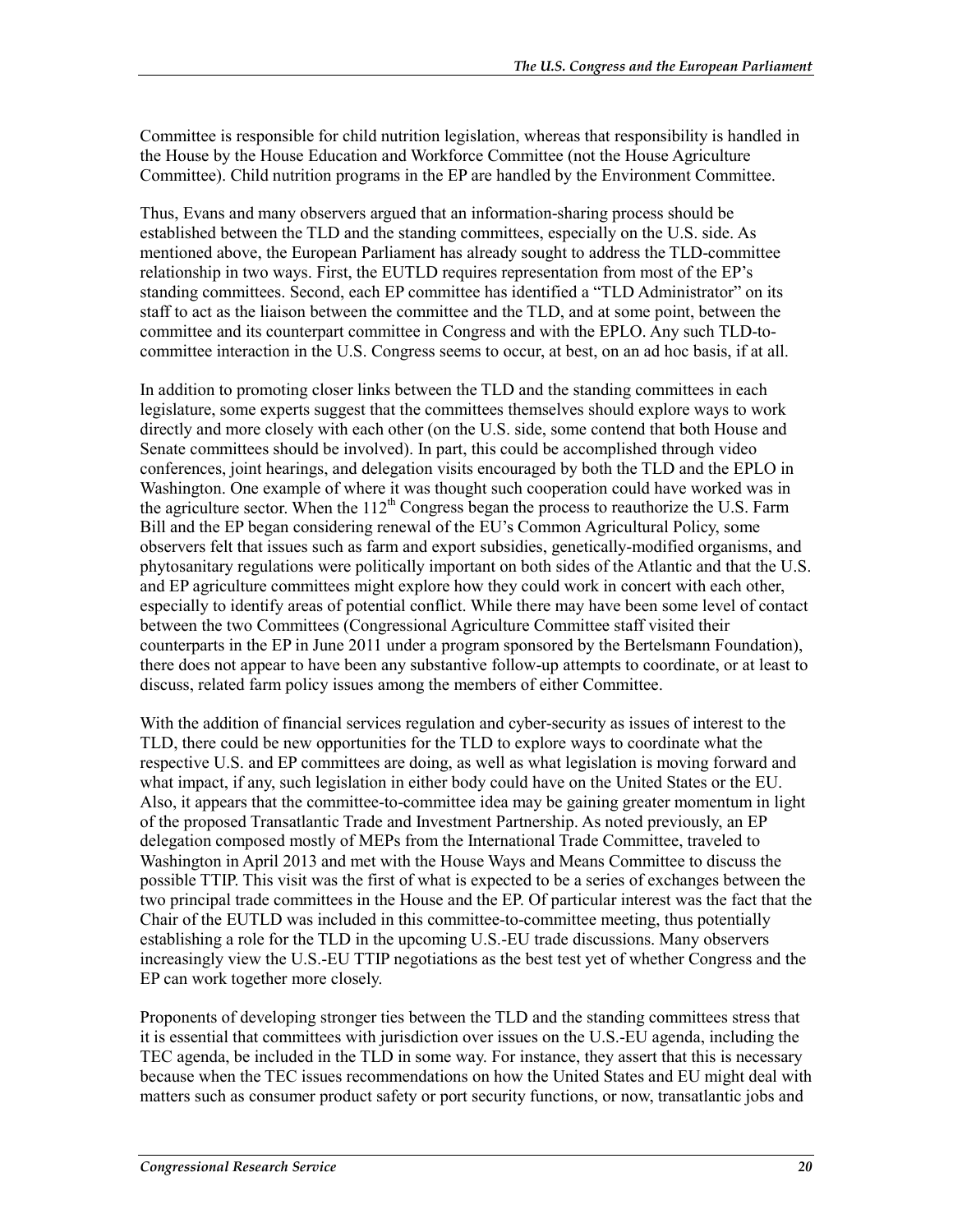growth initiatives, it likely does so with what it believes to be the best guidance from the House of Representatives and the Parliament as a whole, not just from two or three individual Members of Congress or the EP who happen to serve as the TLD chairs and vice chairs.

In addition, supporters contend that strengthening coordination between the TLD and the standing committees would allow for greater committee input into what should be included on the TLD meeting agendas. This could help bring more U.S. Members with relevant expertise into the dialogue with the European Parliament, as was the case at the November 2012 TLD session on trade. The relative lack of input from the relevant U.S. committees to the USTLD leadership appears to have limited the kinds of progress on initiatives the TLD can advocate or for its annual input to the TEC, which is supposed to help provide guidance to the TEC's work program.

Some observers point out, however, that developing closer TLD coordination with the standing committees on the U.S. side would likely take some time and would require a sustained effort by the USTLD chair. Given the still limited knowledge about the TLD and the EP in Congress, many committees would have to be convinced as to why cooperation might be in their interests. In terms of establishing direct committee-to-committee contact in an effort to improve legislative coordination between the two sides, others argue that some U.S. Members might also be hesitant to pursue this option for fear of being seen as putting the interests of the transatlantic relationship ahead of those of their own constituents.

There are other potential problems as well. In many instances, personal relationships between Committee chairmen and Members as well as chairmen and Leadership often play important roles in attempting to coordinate and approve legislative initiatives. Whether such personal relationships could be developed across the Atlantic in order to coordinate legislative initiatives is for some questionable. Finally, most Members of Congress—other than a few involved in the TLD—have not expressed as much interest or enthusiasm as their counterparts in the EP regarding establishing closer committee coordination or cooperation. For example, no standing committee in the House has appointed any of its staff to act as a liaison between the committee and its counterpart in the European Parliament, or with the USTLD.

#### **3. Utilize European Parliament Liaison Staff Deployed to Washington**

This option would take advantage of the Parliament's decision to deploy its own liaison staff to Washington. Under this option, more regular meeting**s** or briefings between the EPLO and the USTLD chairs, USTLD delegates, the EU Caucus, and staff could be initiated in order to share insights, observations, and other information regarding activities in both Congress and the EP. As EP staffers are already in Washington and have a direct line of communication back to the Parliament, they could update Members and staff on legislative proposals under consideration in the EP while at the same time enlarging their own congressional networks.

Supporters of this option note that the EPLO has begun to implement this approach. For many U.S. Members and staffers, this option also has the advantage of being relatively low-cost in terms of both money and time, while potentially helping to promote more contact among TLD delegates in between the semi-annual meetings. Others argue that this option may not be sufficient to significantly bolster the Congress-EP relationship. Some also question whether this option could be structured enough to bring into TLD discussions a broader range of committee staff on a regular and sustained basis. To date, it appears that individual meetings between the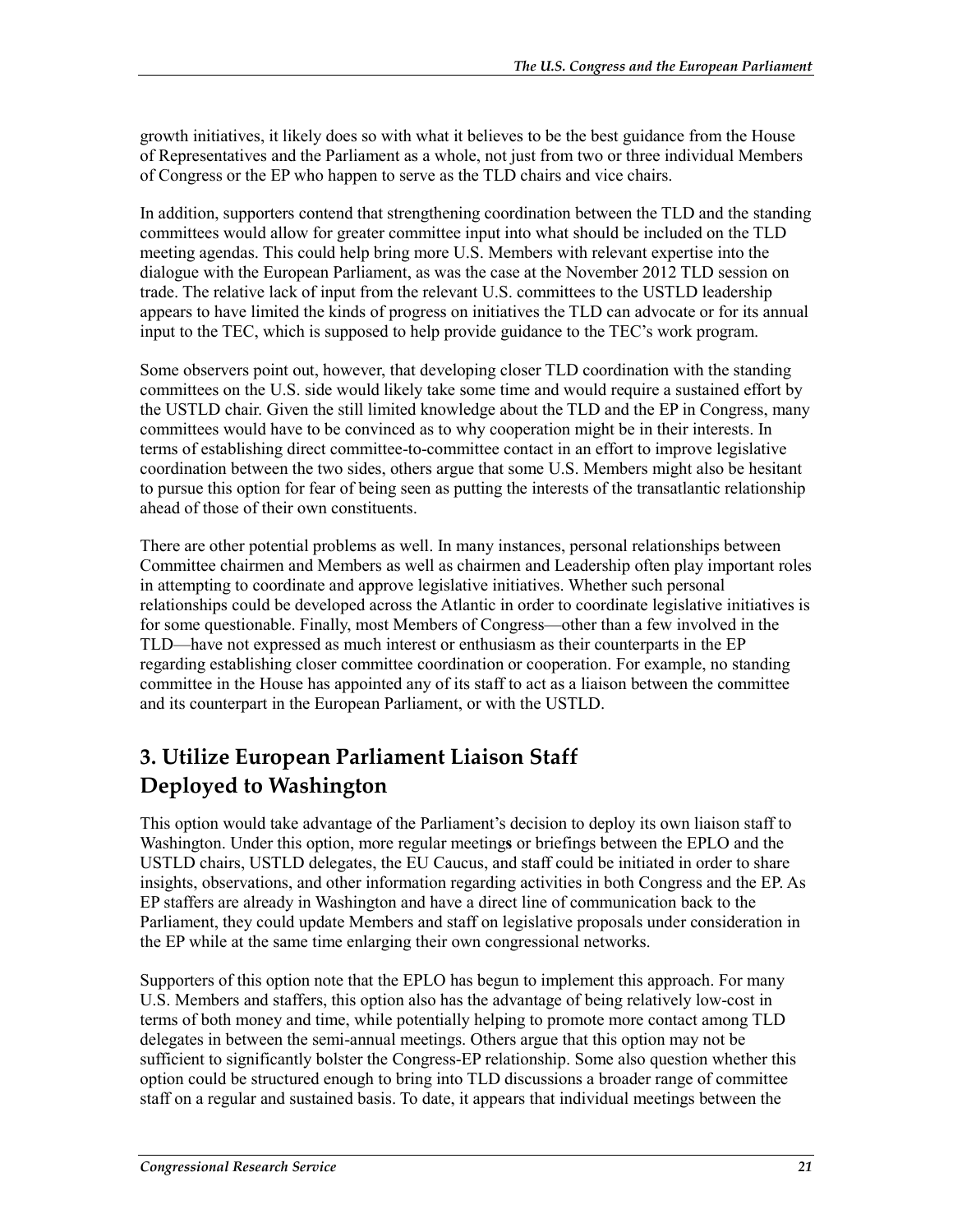EPLO staff and congressional staff are continuing but more formal workshops or seminars hosted by the EPLO for a larger staff audience, including the TLD and committee staff, to discuss issues before both the Parliament and Congress may also be useful.

#### **4. Establish a Senior Staff "Fellowship" Exchange**

Under this option, senior congressional staff from either the Leadership offices or standing committees could be designated by the House and/or Senate Leadership as congressional "fellows" and seconded to the EP for a short-duration rotation (perhaps 2-3 months) with possibly the EP Secretariat, a selected EP committee, or the EP's Unit for Transatlantic Relations. This kind of exchange could accommodate up to three or four staff rotating to Brussels over the course of a year and would provide staff exposure to the Parliament as well as an avenue for continuous information exchange. Issues such as housing and other per diem costs would have to be determined by Congress but under a "fellowship" type of program, it would appear that congressional staff could hold an office and use equipment provided by the EP within the EP itself, much as foreign "fellows" can work out of congressional offices.

Advocates of establishing a fellowship exchange assert that this option would have the possible benefit of creating a cadre of U.S. staffers with first-hand knowledge of the EP and how it functions, as well as personal contacts within the EP, something a typical staff visit of a few days would not likely achieve. This could help further the goal of developing closer links between Congress and the EP. On the negative side, some point out that rotating U.S. congressional staff through Brussels on a short-term basis might not allow for the time necessary to establish strong relationships with EP counterparts that could prove sustainable and useful in the future. Others note that many congressional staffers—even at the senior level—often rotate in and out of congressional service, potentially limiting the utility of such a fellowship program in terms of enhancing long-term institutional ties between Congress and the EP.

One model that could be explored has already been initiated by the two largest political groups in the EP, the center-right European Peoples Party (EPP) and Socialists and Democrats (S&D). The EPP has occasionally invited Republican staff to Brussels to learn how Parliament works and what role political groups play. In turn, EPP staff usually spend a week in Washington meeting with congressional staff. Although these exchanges are limited in duration, more party focused, and not specific to an issue or legislation being consider in either body, they appear to have been successful thus far. Similarly, the S&D has apparently initiated its own program in which an S&D group staffer is seconded to an office of a Democratic Member for three or four weeks to learn how Congress operates and to focus on a specific issue. Another example of an exchange occurred in the fall of 2012 when two EP staff spent two weeks in the House Office of the Legislative Counsel, learning how legislation is developed, checked against existing law, and introduced as bills or resolutions. Whether these kinds of model could be formalized through the TLD could be explored.

#### **5. Deploy Congressional Staff to Brussels**

This option, similar to what the EP has already done, would involve opening a congressional liaison office in Brussels and deploying U.S. congressional staff there to work with the European Parliament on a daily basis. Aside from the logistical issues of work visas, diplomatic status, per diem, and others, this option would raise a series of questions for Congress such as who hires the employees and who do they report to (the Speaker and/or Minority Leader, Committees, TLD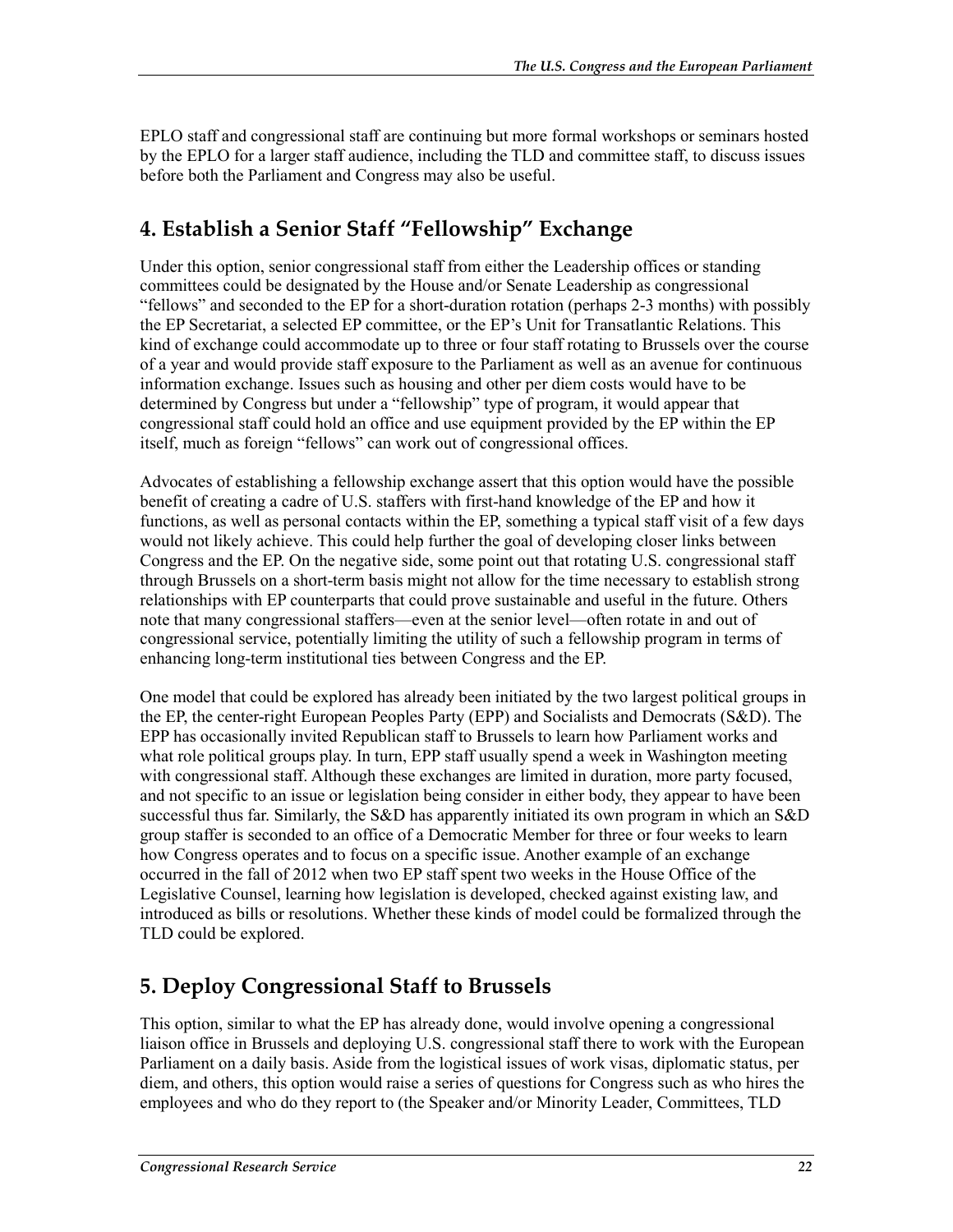leadership). Other issues for consideration would include whether U.S. congressional staff could legally occupy office space inside the Parliament and whether Congress would pay rent and operating costs to the Parliament. As a variation of this option, some observers have suggested that it might be possible for congressional staff to work out of the U.S. Mission to the EU, much as the EPLO has been established administratively within the office space of the Washington Delegation of the European Union.

Proponents of this option assert that establishing a congressional liaison office in Brussels would be one of the most effective ways to pursue greater legislative consultation and cooperation between Congress and the EP, provided Congress saw a need to enhance its relations with the Parliament. U.S. staff deployed to Brussels would be able to follow events in the Parliament closely and keep U.S. Members, committees, and staff informed of EP views and activities on a regular basis. Congressional staff in Brussels would also be well placed to develop working relationships with MEPs, EP committees, and EP staffers; in turn, they could connect Members and MEPs with similar legislative interests and help promote greater dialogue on key issues.

Critics contend, however, that establishing a congressional liaison office in Brussels is premature. In the absence of a broader political commitment from the U.S. Congress to boost ties with the EP, it appears difficult to even bolster the USTLD in Congress let alone establish a whole new congressional entity focused on the EP. Although some of this view acknowledge that the EP's liaison office in Washington may help develop closer relations between the EP and Congress, they assert that most Members of Congress are not convinced of the need to coordinate legislation with the EP or to have a reciprocal presence in Brussels at this time. Establishing a congressional liaison office in Brussels would also be a considerable logistical undertaking and depending on the eventual size of the office and the specific staff and housing arrangements, could entail a significant financial expenditure. Some observers worry that a congressional liaison office in Brussels could also set a precedent and lead to unrealistic expectations that Congress might seek to establish similar offices in other countries. Possibly locating congressional staff within the U.S. Mission to the EU would likely require extensive negotiations with the U.S. State Department and could raise constitutional questions about the separation of powers.

#### **6. Establish a Congressional Commission on the EU**

Some proponents of forging closer ties between Congress and the EP have called for establishing a Congressional Commission on the EU to monitor relevant EU legislation, evaluate its implications for the United States, and serve as the primary congressional liaison with the EP and the other EU institutions. Supporters of such an initiative assert that it could be largely modeled on the existing U.S. Helsinki Commission, an independent government agency, which since 1976 has sought to encourage compliance with the political commitments made by the member states of the Organization for Security and Cooperation in Europe (OSCE). Like the Helsinki Commission, it has been suggested that a Congressional Commission on the EU should include an equal number of Members from both the House and Senate, and representatives from both the majority and minority; the Commission's chair and vice chair would rotate each new Congress between the House and Senate. The Commission would be able to hold hearings and meetings on matters of mutual interest to Congress and the EP.

In January 2011, H.Con.Res. 2 was introduced (Representative Issa, CA) proposing the creation of such a Commission along the lines described above. Although most of the staff of this potential Commission would presumably be located in Washington, H.Con.Res. 2 also allows for the provision of funds for the lease of office space by the Commission at or near the EP in Brussels.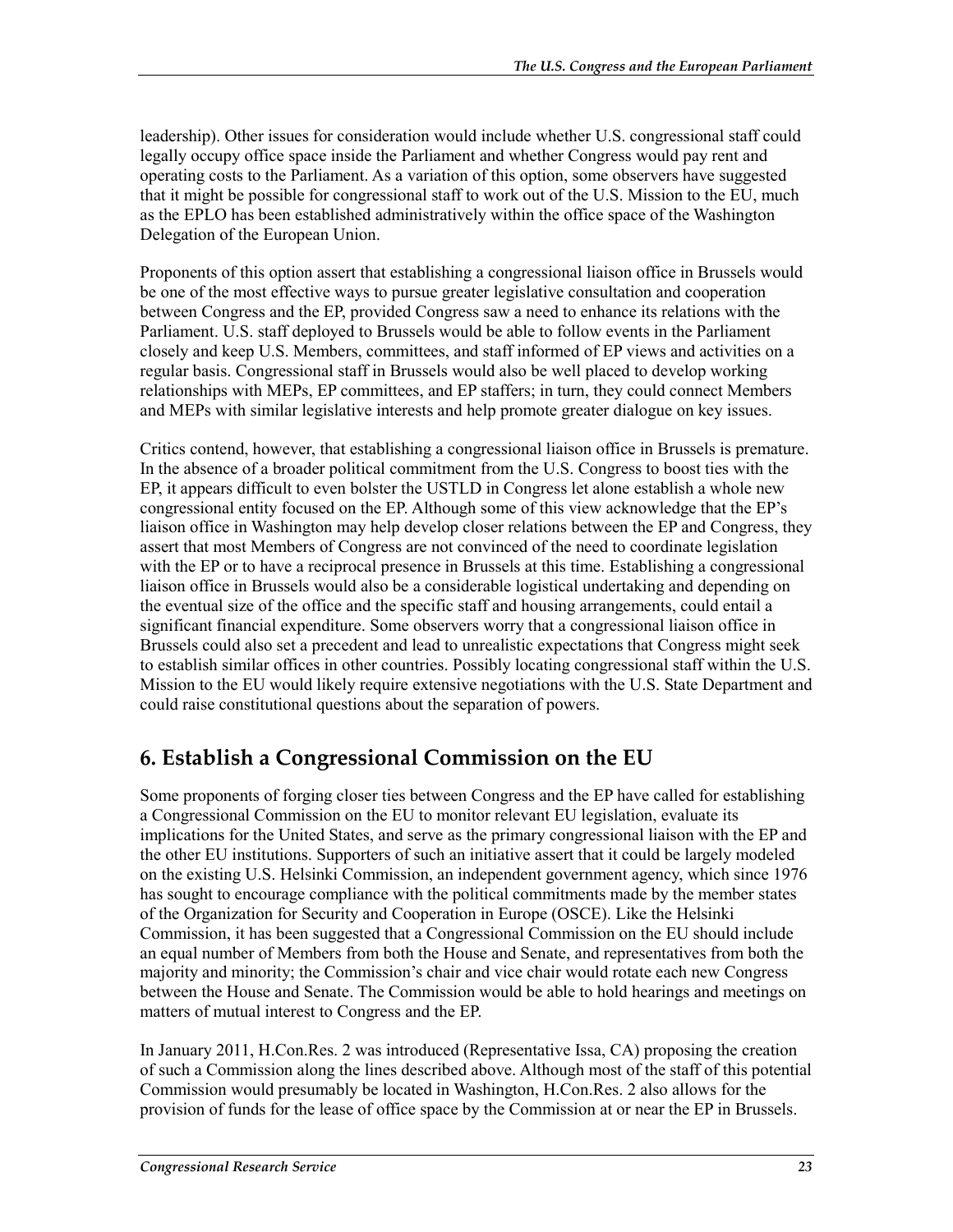Advocates of establishing a Congressional Commission on the EU argue that it would likely focus greater attention on the Congress-EP relationship and the U.S.-EU partnership more broadly, although some point out that it is unclear how a Commission could be any more effective than the Europe Subcommittees, the EU Caucus, or the TLD in raising awareness of the EU. As proposed in H.Con.Res. 2, a primary purpose of the Commission would be to monitor and assess EU legislation and its potential impact on the United States; in doing so, some suggest it could help to strengthen the TLD by demonstrating the EP's growing influence and the importance of increasing congressional engagement with the EP. In appointing Members to serve on the Commission, it would create a small but invested group of Members with a sustained interest in the EU and the EP. Proponents also point out that it would bring the Senate formally into the growing dialogue with the EP. And as a liaison between Congress and the EP, such a Commission could help to improve committee-to-committee relations between the two bodies and/or provide an "early warning" mechanism for legislation under consideration in either the EP or Congress.

On the other hand, critics assert that this option is also premature given the lack of wider congressional interest in promoting closer cooperation with the EP at this time. Moreover, they argue that there is nothing in the proposal for a new Commission that could not already be done under the current structures, and that it would not necessarily guarantee a more effective or productive Congress-Parliament relationship. Some analysts point out that it is unclear how the proposed Commission would relate to the TLD, or whether a TLD would even be required, and they question whether the Senate would be willing or interested in participating (see below). Others believe that if the current TLD were enhanced and if the standing committees in both the U.S. Congress and the EP were to increase direct contact with each other, such a Commission would be redundant. Moreover, amid the current U.S. political climate, some doubt that the proposed Commission could garner the necessary support, in part because it would likely entail significant financial and staffing commitments.

### **Role of the Senate**

Many observers have raised the question of what role the Senate might play in efforts to strengthen ties between the U.S. Congress and the European Parliament. For the operation of the TLD in general, the Senate has never been involved. Visiting EP delegations coming to the United States have paid courtesy calls occasionally on the Senate but the Senate has never participated formally in the TLD sessions. Senator Jeanne Shaheen (NH), the former chair of the Europe Subcommittee of the Senate Foreign Relations Committee, had indicated interest in exploring ways the Senate could be involved with the TLD. However, there has been no intent to create a Senate version of the TLD or to statutorily establish a TLD with both House and Senate participation up to this point. Some observers believe that a reinvigorated House EU Caucus could reach out to the Senate staff and invite them to attend Caucus staff meetings, or to include some Senators in the Caucus, thus giving the Senate contact with the activities of the TLD. Others believe that interested Senators should consider creating a Senate EU Caucus and then offer to hold joint meetings/briefings with the House counterpart. Through a joint Caucus effort, the Senate could potentially participate in TLD meetings as additional USTLD delegates.

For many experts, the fact that the Senate has a co-equal role in the broader transatlantic relationship and the narrower role of regulatory oversight, but is not included as part of the TLD for purposes of the TEC Advisory Group, is a serious concern. As of December 2012, the TEC had met seven times with the Advisory Group, yet there does not seem to be a formal mechanism within the TLD to include the Senate in its discussions nor is there a way within the TEC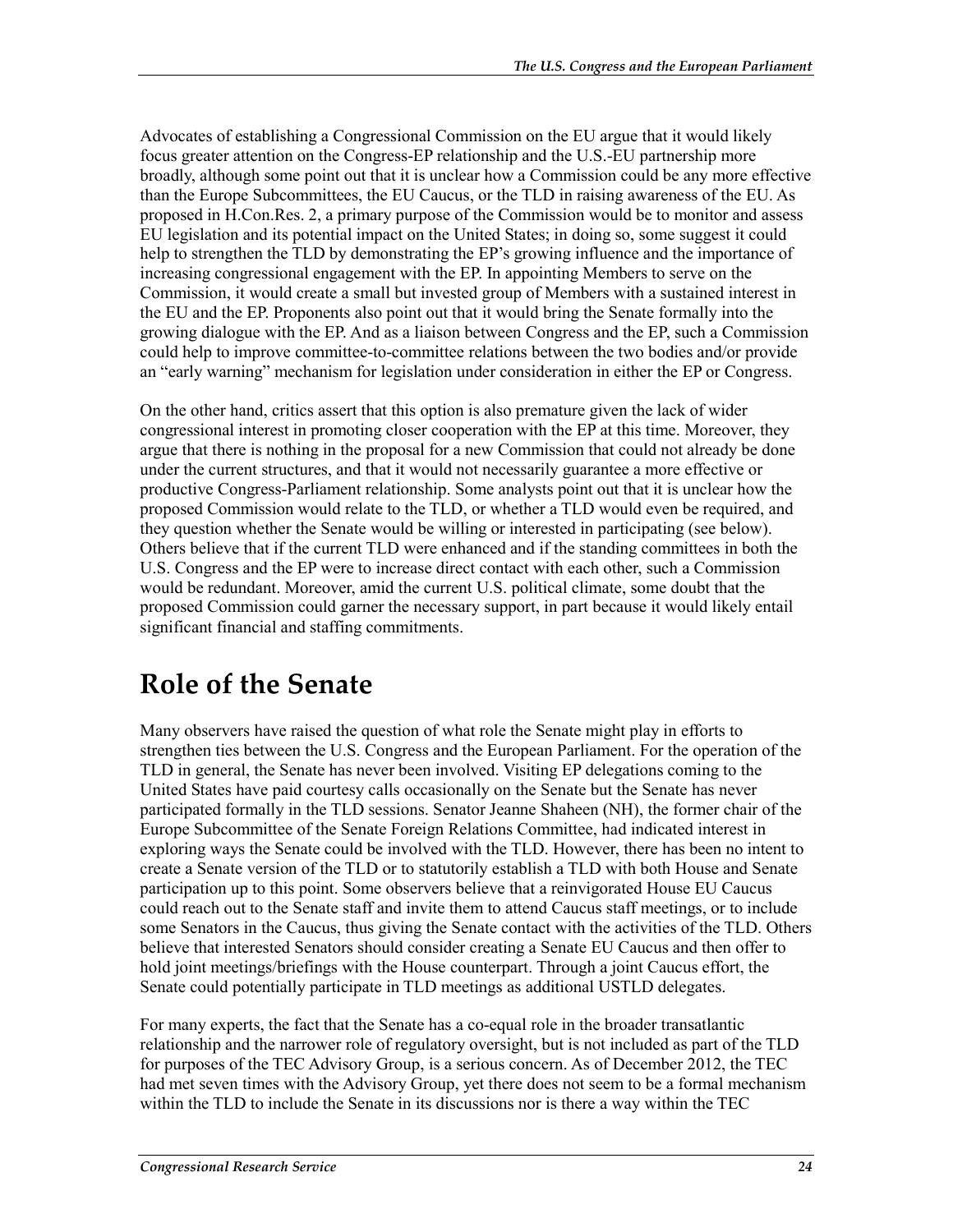Advisory Group to solicit Senate opinion. Thus, while the TLD over time could develop some level of authority to represent the views of the House on issues addressed in the TEC, including on the upcoming transatlantic trade and investment negotiations, the TLD, as currently structured, cannot claim to speak on behalf of the Senate.

At a December 2009 hearing of the Senate Foreign Relations Committee's Europe Subcommittee, the issue of the TLD and the role of the Senate in the TEC process was addressed by the witnesses and, according to Committee staff, was to be further investigated. It is unclear that any progress in resolving the issue has been achieved. One option that would allow the TLD to continue its broad mandate to address a wide range of transatlantic issues and at the same time include the Senate in its role as a TEC advisor, may be for the USTLD chair to consider creating a Congressional TEC Working Group. This Working Group would include Members from both the House and Senate who sit on committees with jurisdiction over issues on the TEC Advisory Group meeting agenda in order to encourage Senate input into the TEC process. Some observers suggest that any efforts to elevate the broader Congress-Parliament relationship must have Senate participation. For example, Senate committees might also be encouraged to establish direct contact with EP committees with similar jurisdictions. As noted previously, while Senator Shaheen has raised the issue, it remains unclear to what extent Members of the Senate may be interested in developing relations with the EP, establishing ties with MEPs, or forging closer links between the relevant Senate and EP committees.

### **Conclusion**

The European Parliament places a premium on its partnership with the U.S. Congress, and is committed to developing closer relations between the two legislative bodies. As noted above, the EP has implemented its long-held goal to open a legislative liaison office in Washington to increase its presence in Congress. And in recognition of the wide array of legislative issues facing Congress and the EP that could affect the broader transatlantic relationship, the EP has sought to involve its various standing committees in the work of the TLD in an attempt to enhance its effectiveness and utility.

On the U.S. side, however, Congress—other than those Members who have participated in the TLD—does not seem to be, at least at this point, as interested as the European Parliament in trying to establish closer legislative cooperation. Some attribute this lack of enthusiasm on the U.S. side to the fact the two institutions do not have the exact same legislative powers or mandates. And many Members of Congress may believe that the TLD, although never intended to be anything more than a mechanism for exchanging views among parliamentarians, currently wields little influence or authority as a transatlantic policy resource.

The initial involvement of the TLD in the TEC's efforts to move regulatory cooperation toward the ultimate goal of an unencumbered transatlantic marketplace did appear to raise the TLD's visibility in the U.S. Congress. Since then, however, there has been little evidence that the USTLD's role has generated any additional congressional interest in the TLD, the TEC, or closer cooperation and collaboration with the European Parliament. While the creation of the TEC raised several questions about the role that Congress and the EP will or should play in the promotion of greater transatlantic economic integration and regulatory cooperation, on the U.S. side, those questions still appear unanswered. Given the EP's growing power and influence within the EU as a result of the Lisbon Treaty, some U.S. officials and Members of Congress continue to assert that it may be in U.S. interests for Congress to develop closer ties with the Parliament.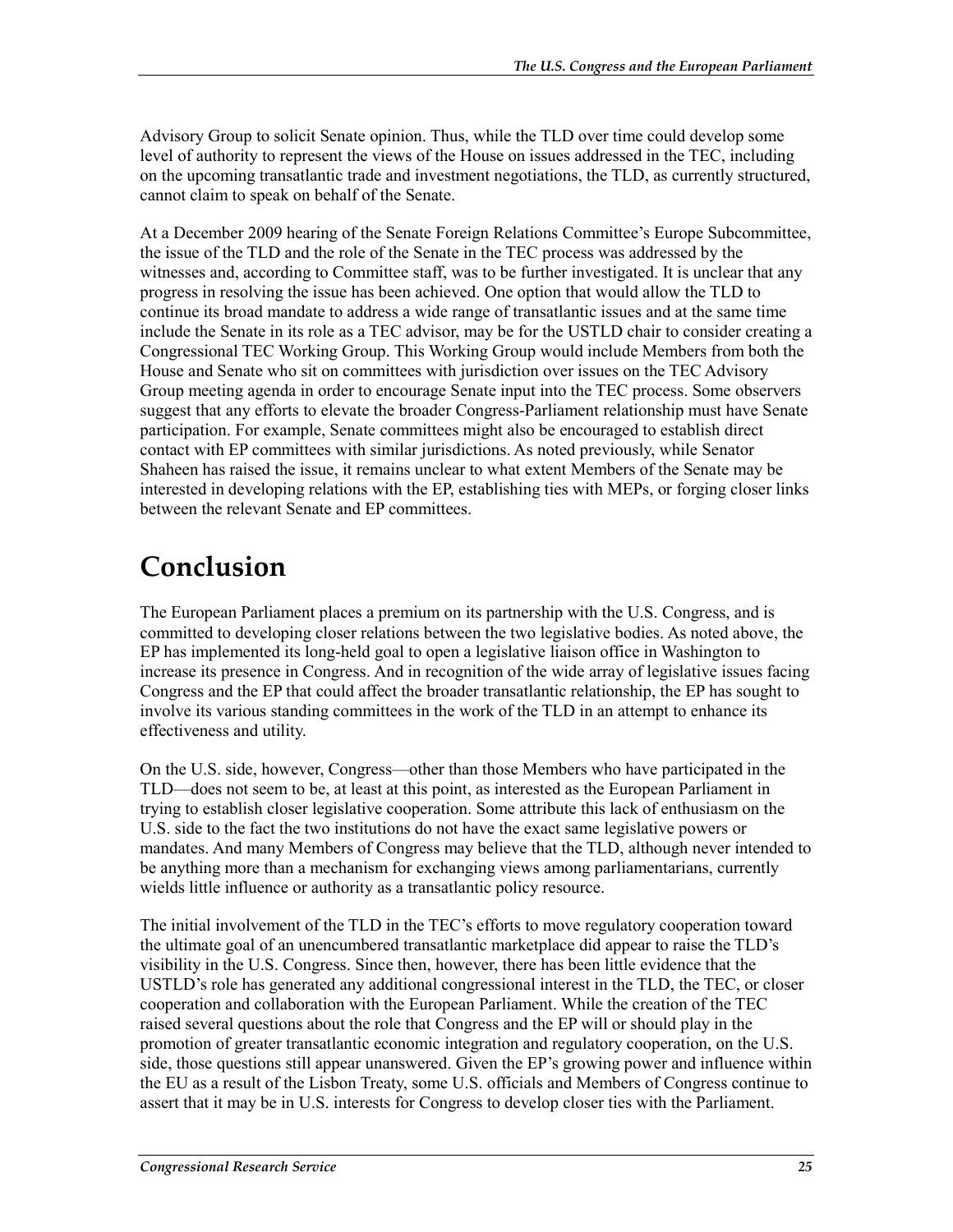However, some of the original congressional advocates of a closer relationship with the EP are no longer in Congress and other voices of support seemed to have waned. Outside organizations that initially showed a commitment to try to move this agenda forward also seem to be less enthusiastic now for one reason or another.

Some advocates still believe that if the identified concerns about the USTLD are fully addressed, the TLD could become an organization capable of taking on a more important stakeholder role in promoting Congress-Parliament cooperation and a stronger voice for transatlantic relations in both Congress and the EP. The fact that the United States and the EU have begun negotiation during the 113<sup>th</sup> Congress on a comprehensive Transatlantic Trade and Investment Partnership could offer some new opportunities for enhancing Congress-EP cooperation in the years ahead. Many observers stress that efforts to significantly bolster the overall relationship between Congress and the Parliament will require a sustained political commitment on both sides and serious consideration of all possible options, including but not necessarily limited to, those focused on the TLD. Yet, many believe it is an effort worth pursuing and look forward to a more robust USTLD leadership and the role it will play in attempting to enhance relations between the Congress and the European Parliament.

### **Appendix. Comparison of Committees in the European Parliament and the U.S. Congress**

The following chart identifies the European Parliament committees and the U.S. House and Senate committees with similar or related jurisdictions. However, due to the unique nature of both systems, not all EP committees have a corresponding congressional equivalent. For organizational purposes, committees are grouped into broad "subject areas" given the various competencies of both EP and U.S. committees. These "subject areas" have been generally determined by EP committee competencies; accordingly, not all U.S. congressional committees are included. Nor does the chart include EP special committees, which are temporary in nature.

Given the complexities of the U.S. committee system in particular, this chart is meant largely for illustrative purposes, and should not be construed as an exhaustive treatment of committee jurisdictions or competencies. Both EP and U.S. congressional committees are listed in alphabetical order.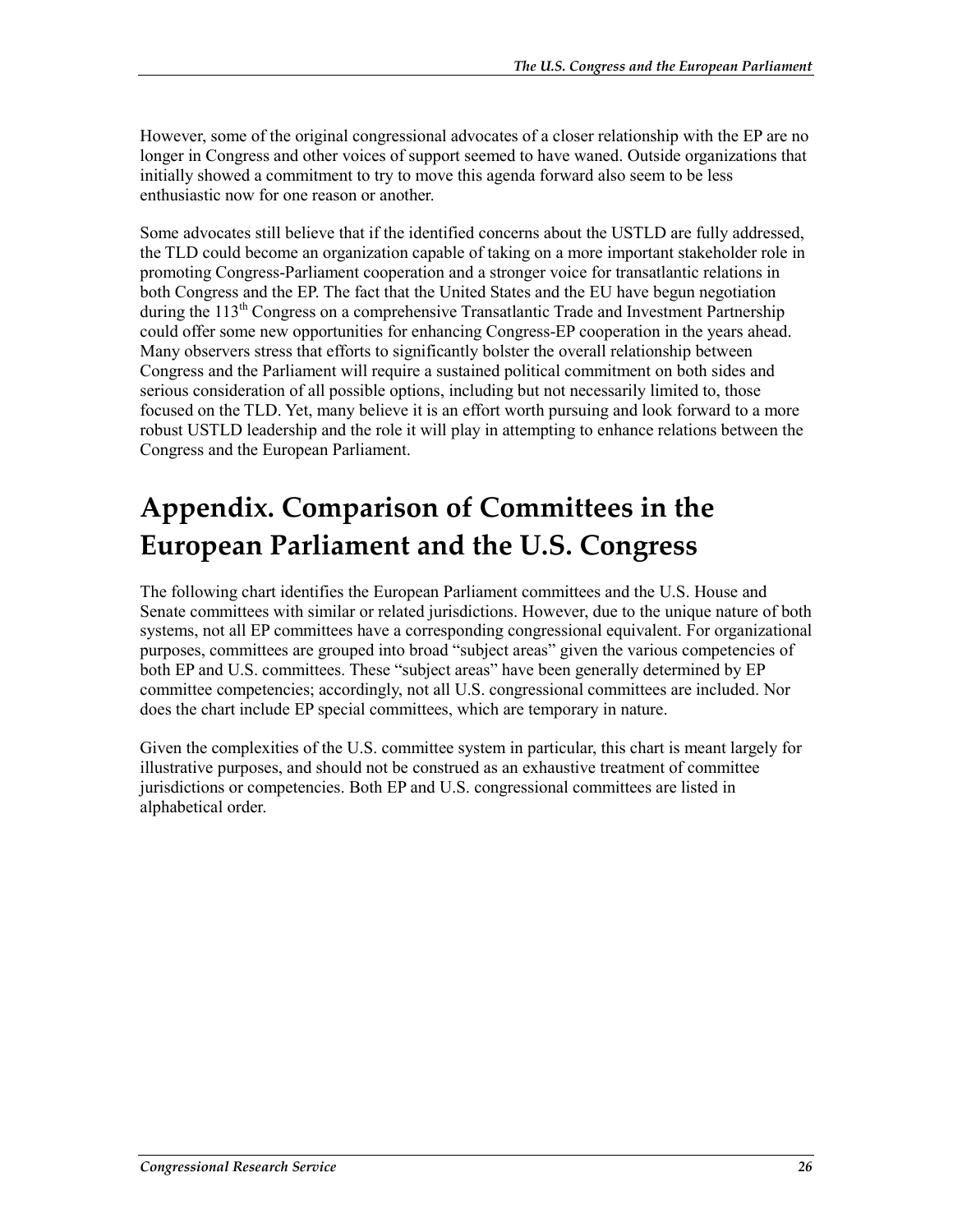|                                                                          |                                                                                                                                                                                                                   |                                                                                                                                                                                                                             | <b>Related U.S. Congressional Committees</b>                                                                                                                                                                                                                                                |  |
|--------------------------------------------------------------------------|-------------------------------------------------------------------------------------------------------------------------------------------------------------------------------------------------------------------|-----------------------------------------------------------------------------------------------------------------------------------------------------------------------------------------------------------------------------|---------------------------------------------------------------------------------------------------------------------------------------------------------------------------------------------------------------------------------------------------------------------------------------------|--|
| <b>Subject Area</b>                                                      | <b>EP Committees</b>                                                                                                                                                                                              | <b>House</b>                                                                                                                                                                                                                | <b>Senate</b>                                                                                                                                                                                                                                                                               |  |
| <b>Foreign Affairs and</b><br><b>International</b><br><b>Development</b> | Development<br>$\bullet$<br>Foreign Affairs<br>٠                                                                                                                                                                  | <b>Armed Services</b><br>$\bullet$<br>Foreign Affairs<br>٠                                                                                                                                                                  | • Armed Services<br>• Foreign Relations                                                                                                                                                                                                                                                     |  |
| <b>International Trade</b>                                               | <b>International Trade</b><br>$\bullet$                                                                                                                                                                           | Ways and Means<br>$\bullet$                                                                                                                                                                                                 | • Finance                                                                                                                                                                                                                                                                                   |  |
| <b>Budget and</b><br><b>Appropriations</b>                               | <b>Budgetary Control</b><br>٠<br><b>Budgets</b><br>٠                                                                                                                                                              | Appropriations<br>٠<br><b>Budget</b>                                                                                                                                                                                        | Appropriations<br>٠<br>Budget                                                                                                                                                                                                                                                               |  |
| <b>Economic and</b><br><b>Monetary Policies</b>                          | Economic and<br>$\bullet$<br><b>Monetary Affairs</b><br>Internal Market and<br>$\bullet$<br><b>Consumer Protection</b>                                                                                            | <b>Financial Services</b><br>$\bullet$<br>Judiciary<br>$\bullet$<br>Ways and Means                                                                                                                                          | • Banking, Housing, and<br>Urban Affairs<br>• Finance<br>• Judiciary                                                                                                                                                                                                                        |  |
|                                                                          |                                                                                                                                                                                                                   | Joint House & Senate Economic Committee<br>$\bullet$                                                                                                                                                                        |                                                                                                                                                                                                                                                                                             |  |
| Social, Environmental,<br>and Natural Resource<br><b>Issues</b>          | Culture and<br>$\bullet$<br>Education<br>Employment and<br>$\bullet$<br><b>Social Affairs</b><br>• Environment. Public<br>Health, and Food<br>Safety<br>Women's Rights and<br>$\bullet$<br><b>Gender Equality</b> | Agriculture<br>$\bullet$<br>Education and the<br>$\bullet$<br>Workforce<br><b>Energy and Commerce</b><br>Judiciary<br>$\bullet$<br>Science, Space and<br>$\bullet$<br>Technology<br><b>Small Business</b><br>Ways and Means | • Agriculture, Nutrition and<br>Forestry<br>• Commerce, Science, and<br>Transportation<br><b>Energy and Natural Resources</b><br><b>Environment and Public</b><br>Works<br>Finance<br>• Health, Education, Labor and<br>Pensions<br>• Judiciary<br>• Small Business and<br>Entrepreneurship |  |
| Technology,<br>Infrastructure, and<br>Transportation                     | Industry, Research<br>$\bullet$<br>and Energy<br>Transport and<br>$\bullet$<br>Tourism                                                                                                                            | <b>Energy and Commerce</b><br>$\bullet$<br>• Science, Space, and<br>Technology<br>• Transportation and<br>Infrastructure                                                                                                    | • Commerce, Science and<br>Transportation<br><b>Energy and Natural Resources</b><br><b>Environment and Public</b><br>Works                                                                                                                                                                  |  |
| Agriculture,<br>Fisheries, and<br>Regional<br><b>Development</b>         | Agriculture and<br>$\bullet$<br>Rural Development<br><b>Fisheries</b><br>Regional<br>$\bullet$<br>Development                                                                                                     | Agriculture<br>$\bullet$<br><b>Energy and Commerce</b><br>٠<br><b>Natural Resources</b><br><b>Small Business</b><br>$\bullet$                                                                                               | • Agriculture, Nutrition, and<br>Forestry<br>Commerce, Science, and<br>Transportation<br><b>Energy and Natural Resources</b><br><b>Environment and Public</b><br>Works<br>Small Business and<br>Entrepreneurship                                                                            |  |
| <b>Homeland Security</b><br>and Civil Liberties                          | Civil Liberties,<br>$\bullet$<br>Justice, and Home<br>Affairs                                                                                                                                                     | Homeland Security<br>$\bullet$<br>Judiciary<br>$\bullet$<br><b>Permanent Select</b><br>Committee on<br>Intelligence                                                                                                         | • Homeland Security and<br><b>Governmental Affairs</b><br>ludiciary<br>Select Committee on<br>Intelligence                                                                                                                                                                                  |  |
| <b>Constitutional and</b><br><b>Legal Issues</b>                         | <b>Constitutional Affairs</b><br>$\bullet$<br>Legal Affairs<br>$\bullet$                                                                                                                                          | Judiciary<br>$\bullet$                                                                                                                                                                                                      | • Judiciary                                                                                                                                                                                                                                                                                 |  |
| Other                                                                    | • Petitions                                                                                                                                                                                                       | • No equivalent                                                                                                                                                                                                             | • No equivalent                                                                                                                                                                                                                                                                             |  |

|  | Table A-1. Comparison of Committees in the EP and the U.S. Congress |  |
|--|---------------------------------------------------------------------|--|
|--|---------------------------------------------------------------------|--|

**Source:** This chart was prepared by Kristin Archick, Specialist in European Affairs, Foreign Affairs, Defense and Trade Division, and Judy Schneider, Specialist on the Congress, Government and Finance Division, CRS.